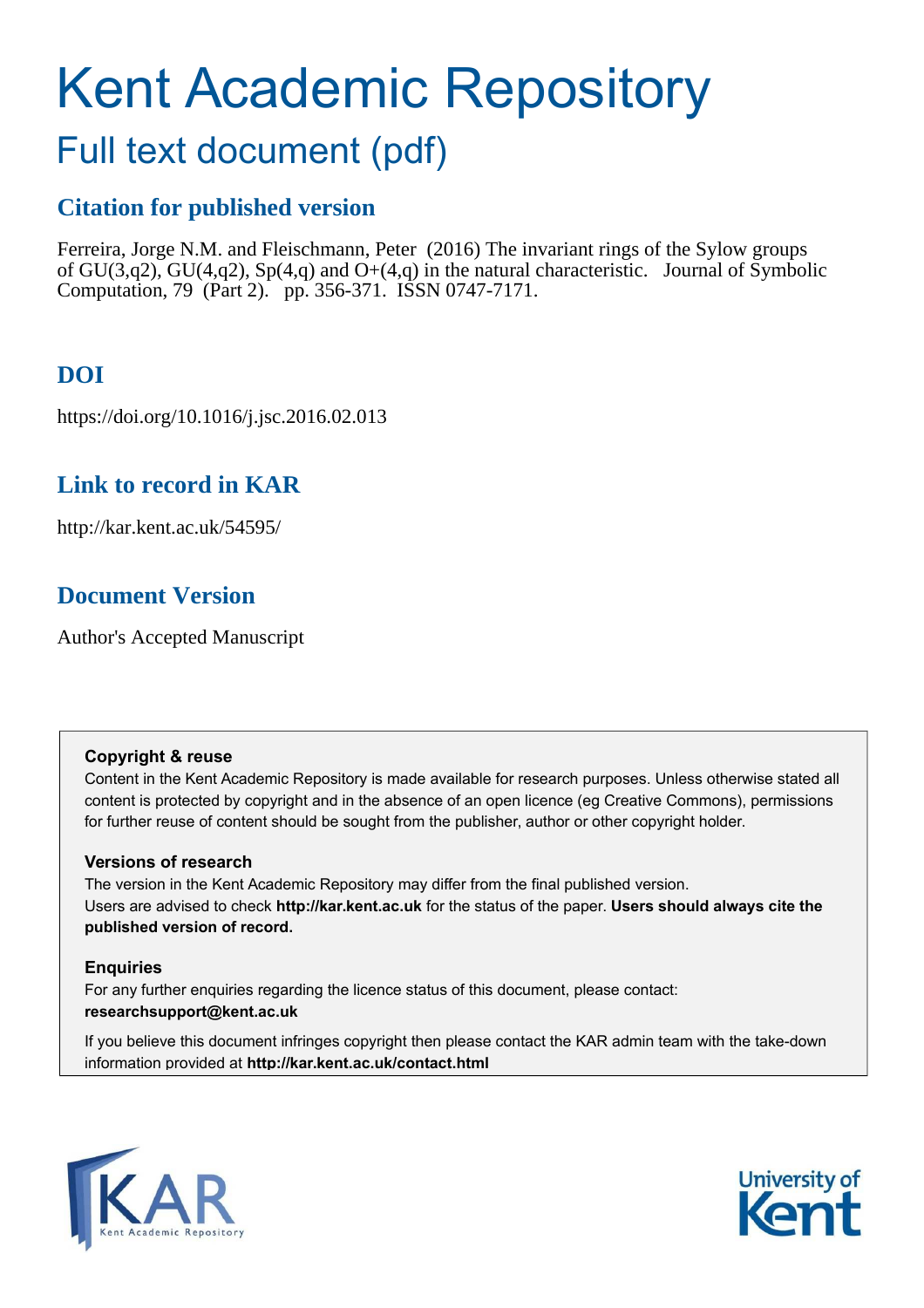# The Invariant Rings of the Sylow groups of  $GU(3,q^2),\ GU(4,q^2),\ Sp(4,q) \ {\bf and} \ O^+(4,q) \ {\bf in \ the}$ natural characteristic

Jorge N. M. Ferreira<sup>1</sup>

*Faculdade de Ciˆencias Exatas e da Engenharia, Universidade da Madeira Campus Universit´ario da Penteada, 9020-105 Funchal Portugal*

## Peter Fleischmann

*School of Mathematics, Statistics and Actuarial Science, University of Kent, Canterbury, Kent CT2 7NF United Kingdom*

#### Abstract

Let G be a Sylow p-subgroup of the unitary groups  $GU(3, q^2)$ ,  $GU(4, q^2)$ , the sympletic group  $Sp(4, q)$  and, for q odd, the orthogonal group  $O^+(4, q)$ . In this paper we construct a presentation for the invariant ring of G acting on the natural module. In particular we prove that these rings are generated by orbit products of variables and certain invariant polynomials which are images under Steenrod operations, applied to the respective invariant form defining the corresponding classical group. We also show that these generators form a SAGBI basis and the invariant ring for G is a complete intersection.

*Key words:* Invariant Rings; SAGBI bases; Modular Invariant Theory; Sylow Subgroups; Finite Classical Groups.

#### 1. Introduction

Let  $\mathbb F$  be a field, V a finite dimensional  $\mathbb F$ -vector space and G a finite subgroup of  $GL(V)$ . Then G acts naturally on the symmetric algebra  $S := \mathbb{F}[V] := \text{Sym}(V^*)$ , by graded algebra

Preprint submitted to Journal of Symbolic Computation 5 February 2016

 $1$  The author was supported by Fundação para a Ciência e Tecnologia, through Programa Operacional Potencial Humano (POPH) do Fundo Social Europeu (FSE), by the PhD grant SFRH/BD/30132/2006.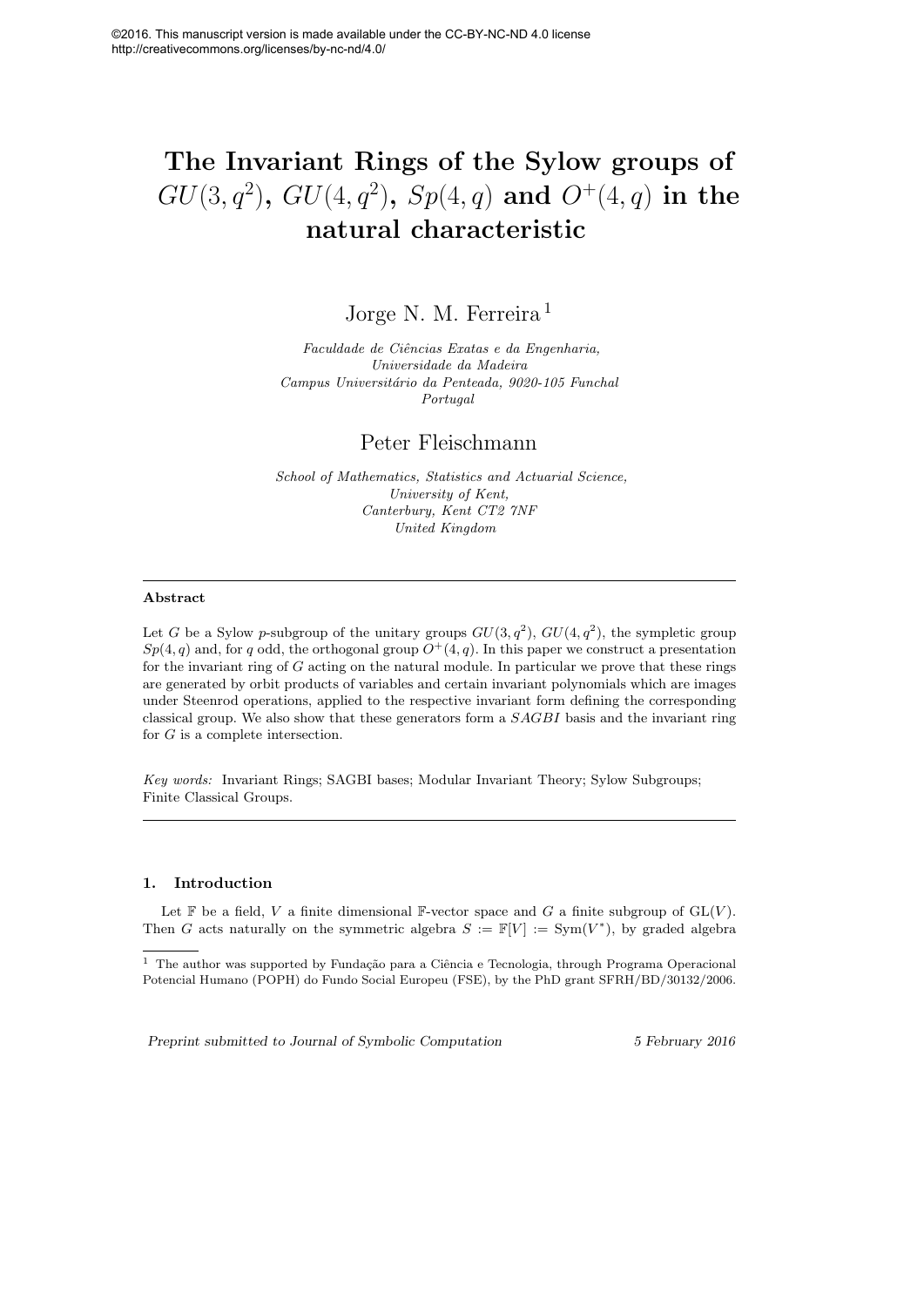automorphisms. One of the main problems of invariant theory is the investigation of the structure of the *ring of invariants*

$$
R := \mathbb{F}[V]^G := \{ f \in \mathbb{F}[V] \mid g \cdot f = f \ \forall \ g \in G \}.
$$

Since G is finite it is easy to see that S is a finitely generated R-module, which implies, by a classical result of Emmy Noether, that  $R$  is a finitely generated  $\mathbb{F}_{\text{-algebra}}$ . Moreover the extension of quotient fields  $\mathbb{L} := \mathrm{Quot}(S) \geq \mathbb{K} := \mathrm{Quot}(R) = \mathbb{L}^G$  is finite Galois with group G and the ring  $R$  is a normal domain, i.e.  $R$  is integrally closed in  $K$ .

There are several constructive procedures that, if applied to ring elements  $f \in S$ , transform them into invariants in R: two examples are the *transfer*- or *trace map*  $f \mapsto \text{tr}(f) = \sum_{g \in G} g \cdot f$  and the *norm*  $f \mapsto \text{Norm}(f) := \prod_{g \in G} g \cdot f$ . In general, these operations will generate a subalgebra  $A \leq R$  and the major open question remains, how to find a set of generating invariants of R as an F-algebra.

There is a particularly useful structure, present in invariant theory over the finite field  $\mathbb{F}_q$ : Let  $\mathfrak{F} := \mathbb{F}_q[V]$ . Then the q *- Steenrod algebra*  $\mathcal{A} := \mathcal{A}_q$  is the graded  $\mathbb{F}_q$ -subalgebra  $\mathcal{A} = \mathbb{F}\langle \mathcal{P}^i \mid i \in \mathbb{Z}$  $\mathbb{N}_0$ )  $\leq$  End<sub>Fq</sub>( $\mathfrak{F}$ ), generated by the homogeneous *Steenrod operators*  $\mathcal{P}^i$  of degree  $i(q-1)$ , which themselves are uniquely determined as elements of  $\text{End}_{\mathbb{F}_q}(\mathfrak{F})$ , by the following rules:

- (i)  $\mathcal{P}^0 = \mathrm{id}_{\mathfrak{F}};$
- (ii) the Cartan identity  $\mathcal{P}^i(fg) = \sum_{\substack{0 \le r,s \\ r+s=i}} \mathcal{P}^r(f) \mathcal{P}^s(g);$
- (iii)  $\mathcal{P}^1(x_j) = x_j^q$  and  $\mathcal{P}^k(x_j) = 0, \forall k > 1, j \ge 1.$

The elements  $\mathcal{P}^i$  are also uniquely determined by the requirement that

$$
\mathcal{P}(\zeta): \ \mathfrak{F} \to \mathfrak{F}[[\zeta]], \ f \mapsto \sum_{i \geq 0} \mathcal{P}^i(f)\zeta^i
$$

is the unique homomorphism of  $\mathbb{F}$  - algebras which maps v to  $v+v^q\zeta$  for each  $v\in \langle x_1, x_2, \ldots, x_n \rangle_{\mathbb{F}}$ . From this it is easy to see that A acts on  $\mathbb{F}_q[V]$ , commuting with the natural action of  $GL(V)$ . Therefore since  $G \leq GL(V)$ , A also acts on  $\mathbb{F}_q[V]^G$ .

Now let  $X$  be any of the following finite classical groups:

- the general unitary groups  $GU(3, q^2)$  and  $GU(4, q^2)$  of dimension 3 and 4, defined over the field  $\mathbb{F}_{q^2}$ ,
- the symplectic group  $Sp(4,q)$  of dimension 4 over  $\mathbb{F}_q$ ,
- the general orthogonal group  $O^+(4,q)$  over  $\mathbb{F}_q$ , with q odd.

As usual X is defined as a subgroup of  $GL(V)$ , fixing a certain form  $h \in V^*$  or, in the case of unitary groups, a homogeneous element  $h \in \mathbb{F}_{q^2}[V]$ . In other words  $X = \text{Stab}_{\text{GL}(V)}(h)$ , hence for any subgroup  $G \leq X$ , automatically h is a G-invariant and so are the "Steenrod images"  $\mathcal{P}^i(h)$ . The explicit description of the ring of invariants of the groups  $Sp(2m, q)$  (see Carlisle and Kropholler, 1992; Benson, 1993) and  $GU(n,q^2)$  (see Huah and Shin-Yao, 2006) supports the conjecture that invariant rings of classical groups are always generated by "Dickson invariants" together with certain Steenrod images  $\mathcal{P}^{i}(h)$  of the relevant form. Replacing Dickson invariants by "orbit products of variables" a similar conjecture can be made about the invariant rings of Sylow p-groups of X. This conjecture is also supported by MAGMA (Bosma et al., 1997) calculations and we show that this is the case for the groups considered here.

Let G be a Sylow p-subgroup of X. Then our main result can be stated in short form as follows: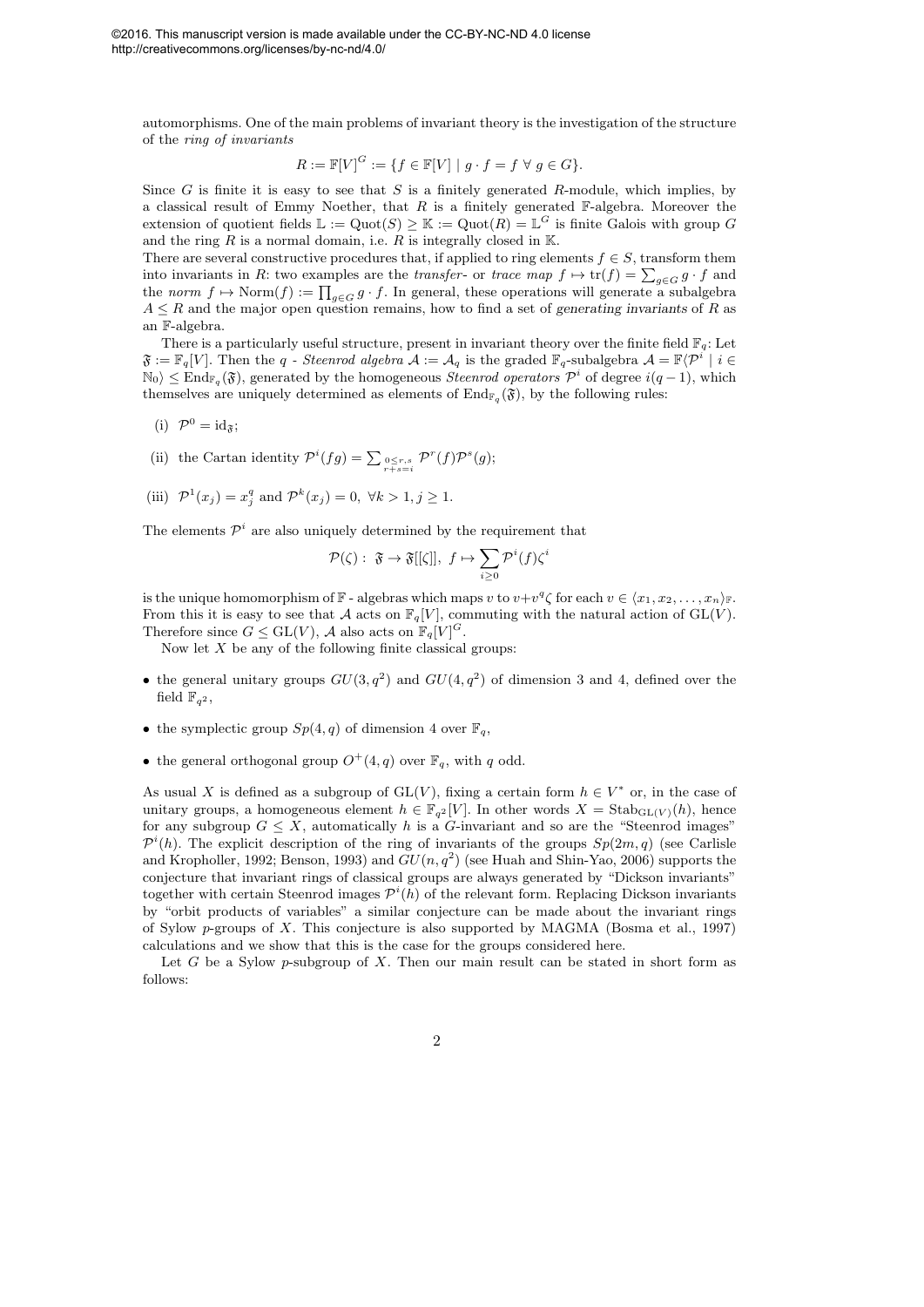**Theorem 1.** Let  $\mathbb{F}$  be a field containing the field of definition of X. The invariant ring  $\mathbb{F}[V]^G$ *is generated by* G*-orbit products of variables and Steenrod images of the form* h *defining* X*. Furthermore, these generators form a SAGBI basis and*  $\mathbb{F}[V]^G$  *is a complete intersection.* 

When constructing the invariant ring it is usually an important first step to determine the invariant field. In the paper (Ferreira and Fleischmann, 2016), the authors have determined the generators for the invariant fields of Sylow p-subgroups for all finite classical groups in the natural characteristic. For the groups X, Theorems 4.10, 4.12, 4.14 and 4.16 in (Ferreira and Fleischmann, 2016) give:

Theorem 2. *Let* G *be a Sylow* p*-subgroup of* X *and* h *the form defining* X*. Then*

$$
\mathbb{F}(V)^G = \mathbb{F}[x_1, N(x_2), \ldots, N(x_k), h],
$$

 $k = 2$  if  $X = GU(3, q^2)$  and  $k = 3$  if X is  $GU(4, q^2)$ ,  $Sp(4, q)$  or  $O^+(4, q)$  with q odd.

The paper is organized as follows: in section 2 we recall some results about SAGBI We will use the ideas in (Sturmfels, 1996) to prove Lemmas 11 and 12, which will play a crucial role in proving the main theorems of section 3.

Finally in section 3 we present the generators and their relations for the invariant rings for Sylow p-subgroups of  $GU(3, q^2)$ ,  $GU(4, q^2)$ ,  $Sp(4, q)$  and  $O^+(4, q)$  with q odd. It is known that for the Sylow p-subgroups of the general linear groups, the invariant rings are polynomial (see Campbell and Wehlau, 2011, Section 3.4). We will show that this is not true for the Sylow p-groups here under consideration. We will prove that their invariant rings are a complete intersection and that their generators form a SAGBI basis.

Since the methods used are very similar, we only present the full details for the Sylow psubgroup of  $GU(3,q^2)$  and  $GU(4,q^2)$ . For the remaining ones, the details can be found in (Ferreira, 2011).

#### 2. SAGBI Bases

The concept of SAGBI basis was first considered by Robbiano and Sweedler (1990) and by Kapur and Madlener (1989), separately. The acronym SAGBI stands for "Subalgebra Analogs to Gröbner Bases for Ideals". Suppose that A is a subalgebra of  $\mathbb{F}[x_1, \ldots, x_n]$  and that we have chosen some monomial ordering,  $\lt$ , on the monomials of  $\mathbb{F}[x_1, \ldots, x_n]$ . We write  $LT(A)$  for the algebra generated by all leading monomials of non-zero elements of A.

**Definition 3.** A subset  $C \subseteq A$  is a *SAGBI* **Basis** of A if the algebra generated by the leading monomials of all the elements in C is equal to  $LT(A)$ .

Throughout the rest of this section, let  $C := \{f_1, f_2, \ldots, f_m\}$  be a finite set of polynomials in  $\mathbb{F}[x_1, x_2, \ldots, x_n]$  and A the F-algebra generated by them. Let  $f \in \mathbb{F}[x_1, x_2, \ldots, x_n]$ . The subduction of  $f$  over  $C$  is performed as follows:

- $(i)$  Set h:=f.
- (ii) If h is a constant in  $\mathbb F$  then stop, otherwise go to step *(iii)*.
- (iii) Check if there exist  $c \in \mathbb{F}$  and exponents  $u_1, u_2, \ldots, u_m \in \mathbb{N}$  such that  $LT(h) := c \prod_{j=1}^m LT(f_j)^{u_j}$ .
- (iv) If step  $(iii)$  fails then stop, otherwise go to step  $(v)$ .
- (v) Replace h by  $h c \prod_{j=1}^{m} f_j^{u_j}$  and go to step  $(ii)$ .
	- 3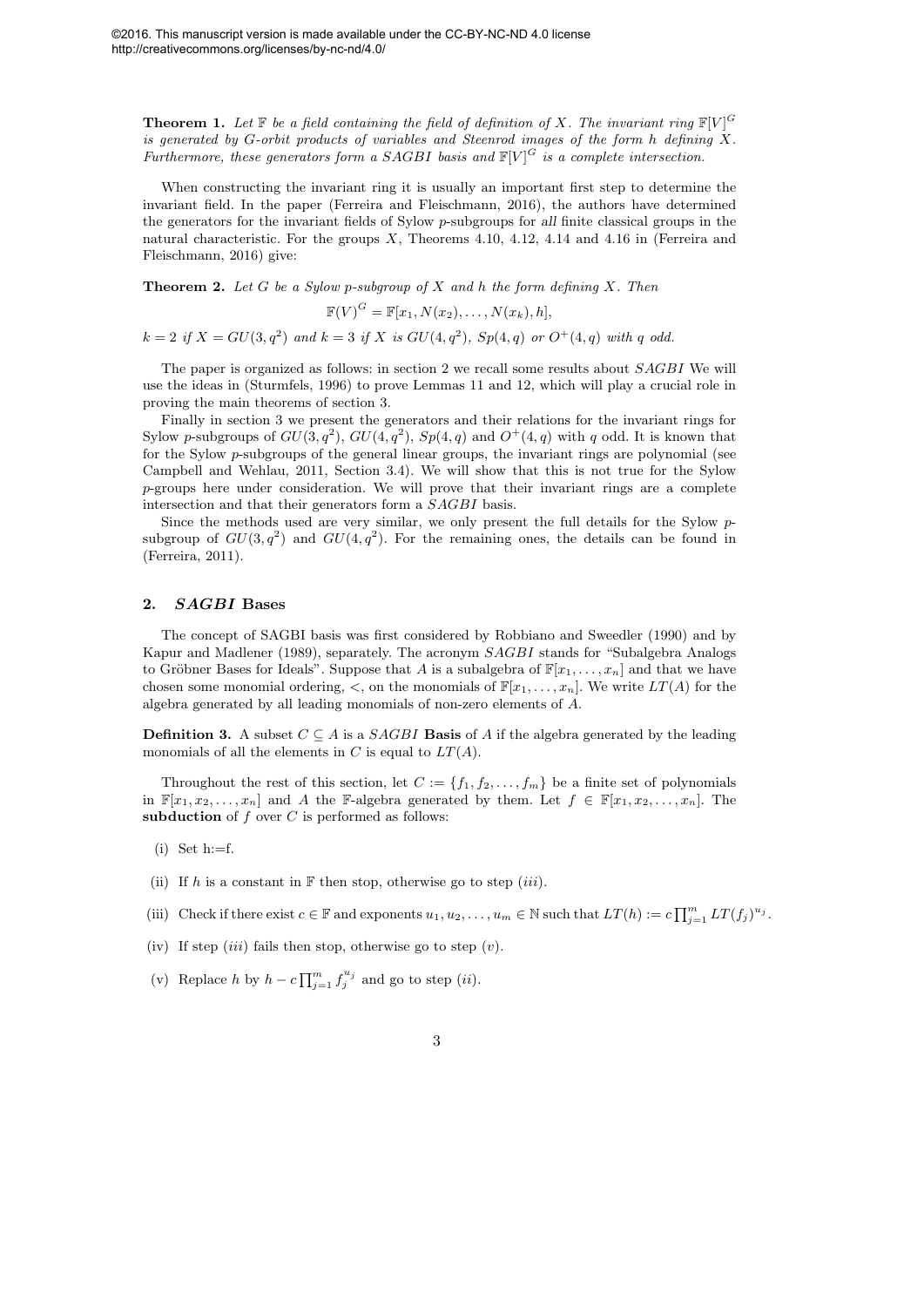Note that each time we get to step  $(v)$ , the polynomial  $h-c\prod_{j=1}^m f_j^{u_j}$  will either be a constant or it will have a smaller leading monomial than  $LM(h)$ . This guarantees that the procedure will halt. If C is a SAGBI basis for A and  $f \in A$ , then the subduction of f over C will end in a constant and therefore we can write f as a polynomial expression in  $f_1, \ldots, f_m$ . If  $f \notin A$  then at some stage in the subduction process, step *(iii)* will fail. Hence, when C is a  $SAGBI$  basis the subduction process can be used as an algebra membership test.

**Definition 4.** A tête-a-tête over  $(f_1, \ldots, f_m)$  (where  $f_i \in C$ ) is a pair  $(\mathbf{u}, \mathbf{v})$ , where  $\mathbf{u}, \mathbf{v} \in \mathbb{N}^m$ such that

$$
\prod_{i=1}^{m} LM(f_i)^{u_i} = \prod_{i=1}^{m} LM(f_i)^{v_i}.
$$

Given a tête-a-tête, there is a non-zero constant  $c \in \mathbb{F}$  such that the polynomial

$$
S(\mathbf{u}, \mathbf{v}) := \prod_{i=1}^{m} f_i^{u_i} - c \prod_{i=1}^{m} f_i^{v_i}
$$

is either a constant or has a smaller leading monomial.

**Theorem 5.** *The finite set* C *is a SAGBI basis for* A *if and only if for each tête-a-tête*  $(\mathbf{u}, \mathbf{v})$ *, the subduction of*  $S(\mathbf{u}, \mathbf{v})$  *over* C *terminates at an element of*  $\mathbb{F}$ *.* 

*Proof.* See (Robbiano and Sweedler, 1990), Theorem 2.8.  $\Box$ 

We present here another way to check whether  $C$  is a  $SAGBI$  basis for  $A$  or not. For each  $f_i$ , with  $i = 1, ..., m$ , we associate its leading monomial with a vector  $\mathbf{a_i} \in \mathbb{N}^n$  by

$$
LM(f_i) = \prod_{j=1}^n x_j^{a_{ij}}.
$$

Also, we define the algebra homomorphism

$$
\phi: \mathbb{F}[t_1, t_2, \dots, t_m] \longrightarrow \mathbb{F}[x_1, x_2, \dots, x_n]
$$
\n
$$
(1)
$$

by  $\phi(t_i) = \prod_{j=1}^n x_j^{a_{ij}}$  and the semigroup homomorphism

$$
\pi:\mathbb{N}^m\longrightarrow\mathbb{N}^n
$$

by  $\pi(\mathbf{u}) = \pi(u_1, u_2, \dots, u_m) = u_1 \mathbf{a_1} + u_2 \mathbf{a_2} + \dots + u_m \mathbf{a_m}$ .

**Theorem 6.** Assume that  $g_1, g_2, \ldots, g_s$  generate the kernel of  $\phi$  as an ideal. Then C is a SAGBI basis for A *if and only if the subduction of*  $g_i(f_1, \ldots, f_m)$  *terminates at a constant for all*  $i \in \{1, \ldots, s\}$ *.* 

*Proof.* See Corollary 11.5 in (Sturmfels, 1996).  $\Box$ 

Corollary 7. Let  $f_1, \ldots, f_n$  be polynomials in  $\mathbb{F}_q[x_1, x_2, \ldots, x_n]$  such that  $LM(f_i) = x_i^{d_i}$  with  $d_i$  a non-negative integer. Then  $\{f_1, \ldots, f_n\}$  is a SAGBI basis for the algebra it generates.

*Proof.* In this case the kernel of  $\phi$  is trivial since  $\phi(t_i) = x_i^{d_i}$ . Applying Theorem 6 finishes the proof.  $\square$ 

The previous corollary can also be seen as a particular case of Proposition 5.2.2 in (Campbell and Wehlau, 2011).

In order to apply Theorem 6 we must be able to compute the generators for the kernel of  $\phi$ . We shall write  $\mathbf{T}^{\mathbf{u}}, \mathbf{u} \in \mathbb{N}^m$ , for the monomial  $\prod_{j=1}^m t_j^{u_j}$ .

$$
^{4}
$$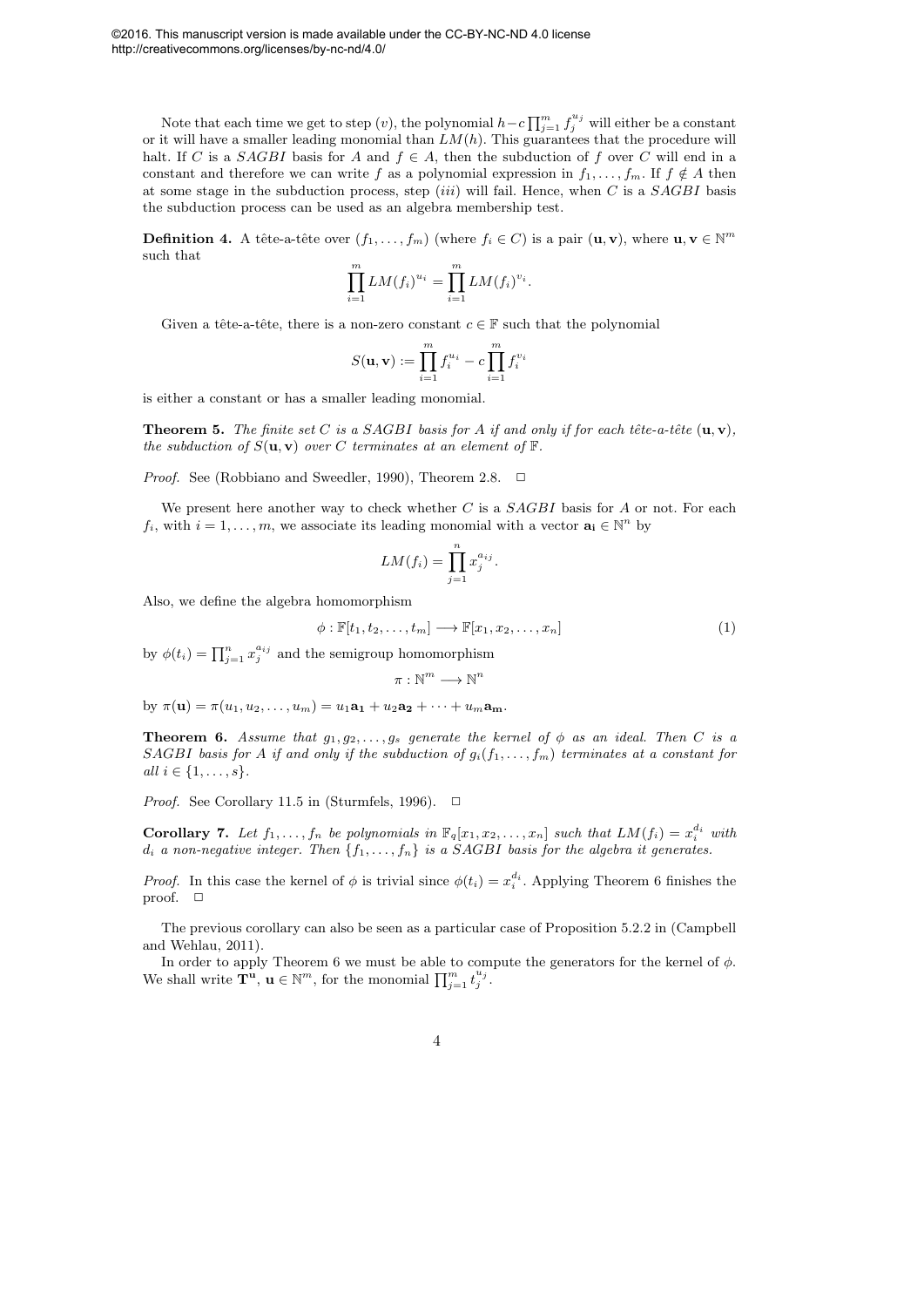**Lemma 8.** The kernel of the homomorphism  $\phi$  is spanned as a  $\mathbb{F}\text{-vector space}$  by the set of *binomials*

$$
\{\mathbf T}^{\mathbf u}-\mathbf T^{\mathbf v}:\mathbf u,\mathbf v\in\mathbb N^m\text{ with }\pi(\mathbf u)=\pi(\mathbf v)\}.
$$

*Proof.* See Lemma 4.1 in (Sturmfels, 1996).  $\Box$ 

**Remark 9.** The previous Lemma shows that kernel of  $\phi$  is spanned by the binomials  $\mathbf{T}^{\mathbf{u}} - \mathbf{T}^{\mathbf{v}}$ where  $(\mathbf{u}, \mathbf{v})$  is a tête-a-tête.

For any tuple of integers  $\mathbf{u} = (u_1, \ldots, u_m) \in \mathbb{Z}^m$ , we let  $\mathbf{u}^+ = (u_1^+, \ldots, u_m^+)$  and  $\mathbf{u}^ (u_1^-, \ldots, u_m^-)$  where  $u_i^+ = \max\{u_i, 0\}$  and  $u_i^- = \max\{-u_i, 0\}$ . Hence we get  $\mathbf{u} = \mathbf{u}^+ - \mathbf{u}^-$ . We shall write ker  $\pi$  for the set consisting of all vectors  $\mathbf{u} \in \mathbb{Z}^m$  such that  $\pi(\mathbf{u}^+) = \pi(\mathbf{u}^-)$ .

**Corollary 10.** *The kernel of*  $\phi$  *is spanned by the binomials* 

$$
\{{\mathbf T}^{{\mathbf u}^+} - {\mathbf T}^{{\mathbf u}^-} : {\mathbf u} \in \ker \pi\}.
$$

Define a  $n \times m$  matrix B whose columns are the vectors  $a_i$  corresponding to the leading monomials of the polynomials  $f_i$ . It is not hard to see that  $\mathbf{u} \in \mathbb{Z}^m$  belongs to ker  $\pi$  if and only if  $B\mathbf{u} = 0$ . This means we should look for the solutions of the equation  $B\mathbf{u} = 0$  which have integer coordinates. So let W be the real vector space formed by the solutions of  $B\mathbf{u} = 0$ . We shall only look at the cases when the dimension of  $W$  is 1 or 2. First, we assume that  $W$  has dimension 1:

**Lemma 11.** Let  $w \in \mathbb{Z}^m$  be a basis for W such that  $\alpha w \in \mathbb{Z}^m$  if and only if  $\alpha \in \mathbb{Z}$ . Then the *kernel of*  $\phi$  *is generated as an ideal by the binomial*  $\mathbf{T}^{\mathbf{w}^+} - \mathbf{T}^{\mathbf{w}^-}$ .

*Proof.* According to Corollary 10, the result will follow if we can show that for any element  $u \in \ker \pi$  the binomial  $T^{u^+} - T^{u^-}$  is an element in the ideal generated by  $T^{w^+} - T^{w^-}$ . So let  $\mathbf{u} \in \text{ker } \pi$ . Then  $\mathbf{u} \in W$  and we get  $\mathbf{u} = \alpha \mathbf{w}$  with  $\alpha \in \mathbb{Z}$ . Without loss of generality we can assume that  $\alpha > 0$ . Hence  $(\alpha \mathbf{w})^+ = \alpha \mathbf{w}^+$  and  $(\alpha \mathbf{w})^- = \alpha \mathbf{w}^-$ . If  $\alpha = 1$ , there is nothing to prove. For  $\alpha > 1$  we get

$$
{\bf T}^{(\alpha{\bf w})^+}-{\bf T}^{(\alpha{\bf w})^-}={\bf T}^{\alpha{\bf w}^+}-{\bf T}^{\alpha{\bf w}^-}=( {\bf T}^{{\bf w}^+}-{\bf T}^{{\bf w}^-})\sum_{j=0}^{\alpha-1}{\bf T}^{((\alpha-1)-j){\bf w}^++j{\bf w}^-}
$$

and therefore it belongs to ideal generated by  $T^{w^+} - T^{w^-}$ .  $\Box$ 

Finally, we consider the case when the dimension of  $W$  is 2.

**Lemma 12.** Assume that  $\{w_1, w_2\} \subset \mathbb{Z}^m$  is a basis for W satisfying the following properties:

- (a) A linear combination  $\alpha_1 \mathbf{w_1} + \alpha_2 \mathbf{w_2}$  belongs to  $\mathbb{Z}^m$  if and only if  $\alpha_1, \alpha_2 \in \mathbb{Z}$ .
- (b) For any vector  $\mathbf{u} = \alpha_1 \mathbf{w_1} + \alpha_2 \mathbf{w_2} \in \mathbb{Z}^m$ , one of the following holds:
	- (*i*) The vectors  $\mathbf{u}^+ (\alpha_1 \mathbf{w_1})^+$  and  $\mathbf{u}^- (\alpha_2 \mathbf{w_2})^-$  have non-negative entries.
	- (*ii*) The vectors  $\mathbf{u}^+ (\alpha_2 \mathbf{w_2})^+$  and  $\mathbf{u}^- (\alpha_1 \mathbf{w_1})^-$  have non-negative entries.

*Then the kernel of*  $\phi$  *is generated as an ideal by the binomials in the set* 

$$
\mathcal{F} := \{ \mathbf{T}^{\mathbf{w}_i^+} - \mathbf{T}^{\mathbf{w}_i^-} : i \in \{1, 2\} \}.
$$

*Proof.* Just as in Lemma 11, it is enough to show that for any element  $\mathbf{u} \in \ker \pi$  the binomial  $T^{u^+} - T^{u^-}$  is an element in the ideal  $\langle \mathcal{F} \rangle$  generated by  $\mathcal{F}$ . Then, the result follows from

$$
\overline{5}
$$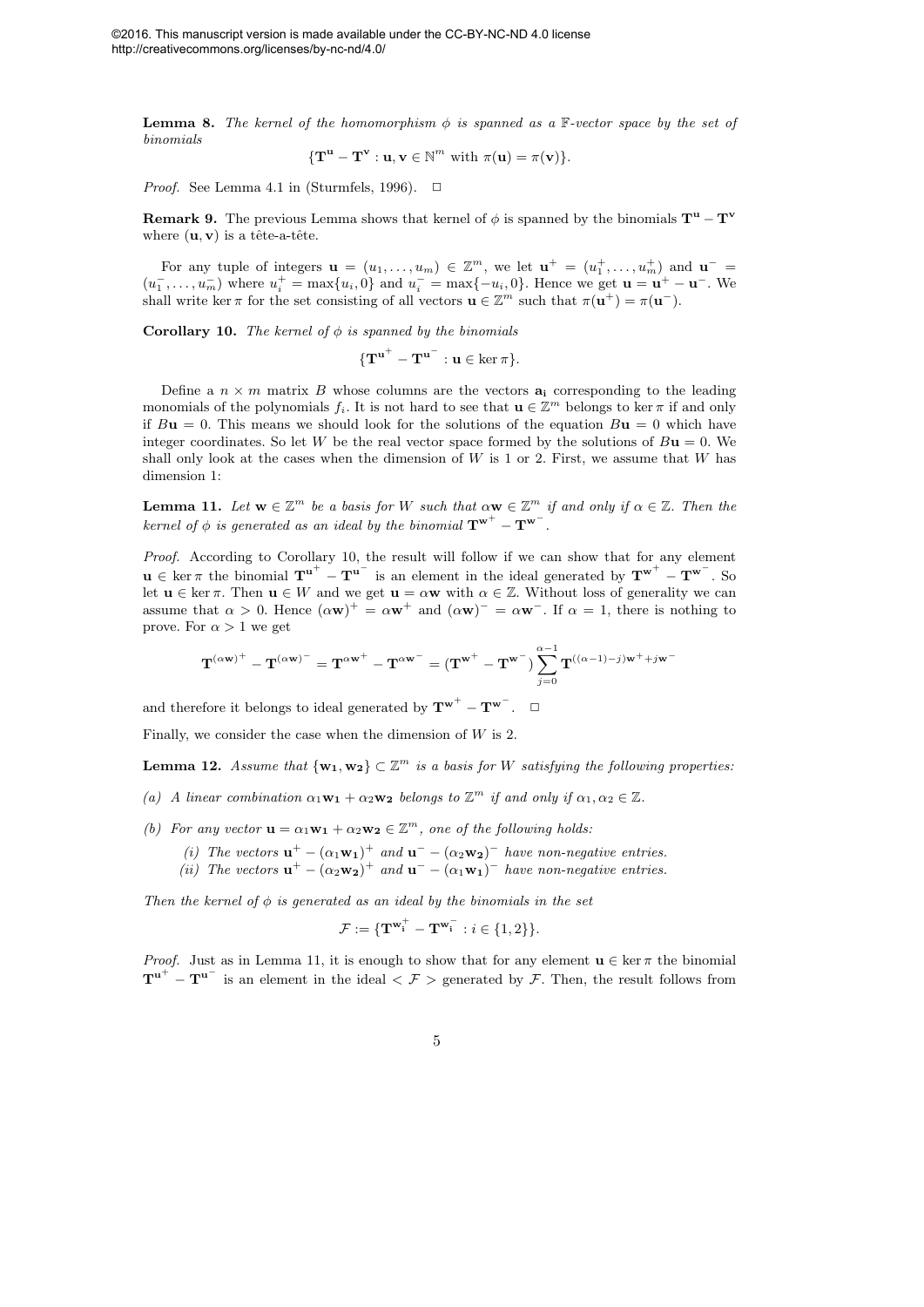Corollary 10. Let  $\mathbf{u} \in \ker \pi$ . Then we can write  $\mathbf{u} = \alpha_1 \mathbf{w}_1 + \alpha_2 \mathbf{w}_2$  with  $\{\mathbf{w}_1, \mathbf{w}_2\}$  satisfying **Hypothesis A.** For simplicity we write  $\mathbf{u} = \mathbf{v}_1 + \mathbf{v}_2$  with  $\mathbf{v}_1 = \alpha_1 \mathbf{w}_1$  and  $\mathbf{v}_2 = \alpha_2 \mathbf{w}_2$ . Just as was done in the proof of Lemma 11 we can show that  $T^{v_1^+} - T^{v_1^-}$  and  $T^{v_2^+} - T^{v_2^-}$  belong to the ideal generated by  $T^{w_1^+} - T^{w_1^-}$  and  $T^{w_2^+} - T^{w_2^-}$ , respectively. Hence  $T^{v_1^+} - T^{v_1^-}$  and  $T^{v_2^+} - T^{v_2^-}$  are elements in the ideal  $\langle \mathcal{F} \rangle$ . Now, we shall prove that  $T^{u^+} - T^{u^-} \in \langle \mathcal{F} \rangle$ . Note that from  $\mathbf{u} = \mathbf{v_1} + \mathbf{v_2}$  we get  $\mathbf{u}^+ + \mathbf{v_1}^- + \mathbf{v_2}^- = \mathbf{u}^- + \mathbf{v_1}^+ + \mathbf{v_2}^+$ . If (*i*) in (*b*) of **Hypothesis** A is satisfied then we get

$$
T^{u^+} - T^{u^-} = T^{u^+-v_1^+}(T^{v_1^+} - T^{v_1^-}) + T^{u^--v_2^-}(T^{v_2^+} - T^{v_2^-}).
$$

If, instead  $(ii)$  in  $(b)$  holds then

$$
T^{u^+}-T^{u^-}=T^{u^--v_1^-}(T^{v_1^+}-T^{v_1^-})+T^{u^+-v_2^+}(T^{v_2^+}-T^{v_2^-}).
$$

In either case, this shows that the binomial  $T^{u^+} - T^{u^-} \in \leq \mathcal{F} >$  and the proof is complete.  $\Box$ 

We now illustrate how we can use all the above results:

Example 13. Let us consider the polynomials

$$
f_1 := x_2^{q^2}, \quad f_2 := x_3^{q^3} + x_2^{q^3 - q^2} x_3^{q^2}, \quad f_3 := x_3^q x_2 + x_3 x_2^q \quad \text{and} \quad f_4 := x_3^{q^3} x_2 + x_3 x_2^{q^3}
$$

in  $\mathbb{F}_{q^2}[x_2, x_3]$ . If we consider the graded reverse lexicographic order on  $\mathbb{F}_{q^2}[x_2, x_3]$  with  $x_2 < x_3$ then the matrix B corresponding to the homomorphism  $\phi$  defined by (1) is

$$
\left(\begin{array}{rrr} q^2 & 0 & 1 & 1 \\ 0 & q^3 & q & q^3 \end{array}\right).
$$

The solution set for  $B\mathbf{u} = 0$  is a vector space W with dimension 2 and it is not too hard to check that

$$
\mathbf{w}_1 = (-1, -1, q^2, 0) = (0, 0, q^2, 0) - (1, 1, 0, 0)
$$
  

$$
\mathbf{w}_2 = (-1, -q^2, 0, q^2) = (0, 0, 0, q^2) - (1, q^2, 0, 0)
$$

form a basis for W.

Now, we check that the hypothesis of Lemma 12 holds. Note that a linear combination  $\alpha_1 \mathbf{w_1} + \alpha_2 \mathbf{w_2}$  belongs to  $\mathbb{Z}^4$  if and only if the numbers  $-\alpha_1 - \alpha_2$ ,  $-\alpha_1 - \alpha_2 q^2$ ,  $\alpha_1 q^2$  and  $\alpha_2 q^2$ are integers. Thus  $\alpha_1$  and  $\alpha_2$  must be integers. Now, let  $\mathbf{u} = \alpha_1 \mathbf{w_1} + \alpha_2 \mathbf{w_2} = (-\alpha_1 - \alpha_2, -\alpha_1 - \alpha_2)$  $\alpha_2 q^2, \alpha_1 q^2, \alpha_2 q^2) \in \mathbb{Z}^4$ . We have to consider four different cases:

(I) For  $\alpha_1 \geq 0$  and  $\alpha_2 \geq 0$  we get

$$
\mathbf{u}^+ = (0, 0, \alpha_1 q^2, \alpha_2 q^2), \qquad \mathbf{u}^- = (\alpha_1 + \alpha_2, \alpha_1 + \alpha_2 q^2, 0, 0)
$$

$$
(\alpha_1 \mathbf{w}_1)^+ = (0, 0, \alpha_1 q^2, 0), \text{ and } (\alpha_2 \mathbf{w}_2)^- = (\alpha_2, \alpha_2 q^2, 0, 0).
$$

Therefore condition  $(i)$  in  $(b)$  in Lemma 12 is satisfied.

(II) For  $\alpha_1 \leq 0$  and  $\alpha_2 \leq 0$  we get

$$
\mathbf{u}^+ = (-\alpha_1 - \alpha_2, -\alpha_1 - \alpha_2 q^2, 0, 0), \qquad \mathbf{u}^- = (0, 0, -\alpha_1 q^2, -\alpha_2 q^2)
$$

$$
(\alpha_1 \mathbf{w_1})^+ = (-\alpha_1, -\alpha_1, 0, 0), \text{ and } (\alpha_2 \mathbf{w_2})^- = (0, 0, 0, -\alpha_2 q^2).
$$

Again, we can easily see that the statement  $(i)$  in  $(b)$  Lemma 12 is satisfied.

(III) If  $\alpha_1 < 0$  and  $\alpha_2 > 0$ , then

$$
(\alpha_1 \mathbf{w_1})^{\dagger} = (0, 0, -\alpha_1 q^2, 0)
$$
 and  $(\alpha_2 \mathbf{w_2})^{\dagger} = (0, 0, 0, \alpha_2 q^2).$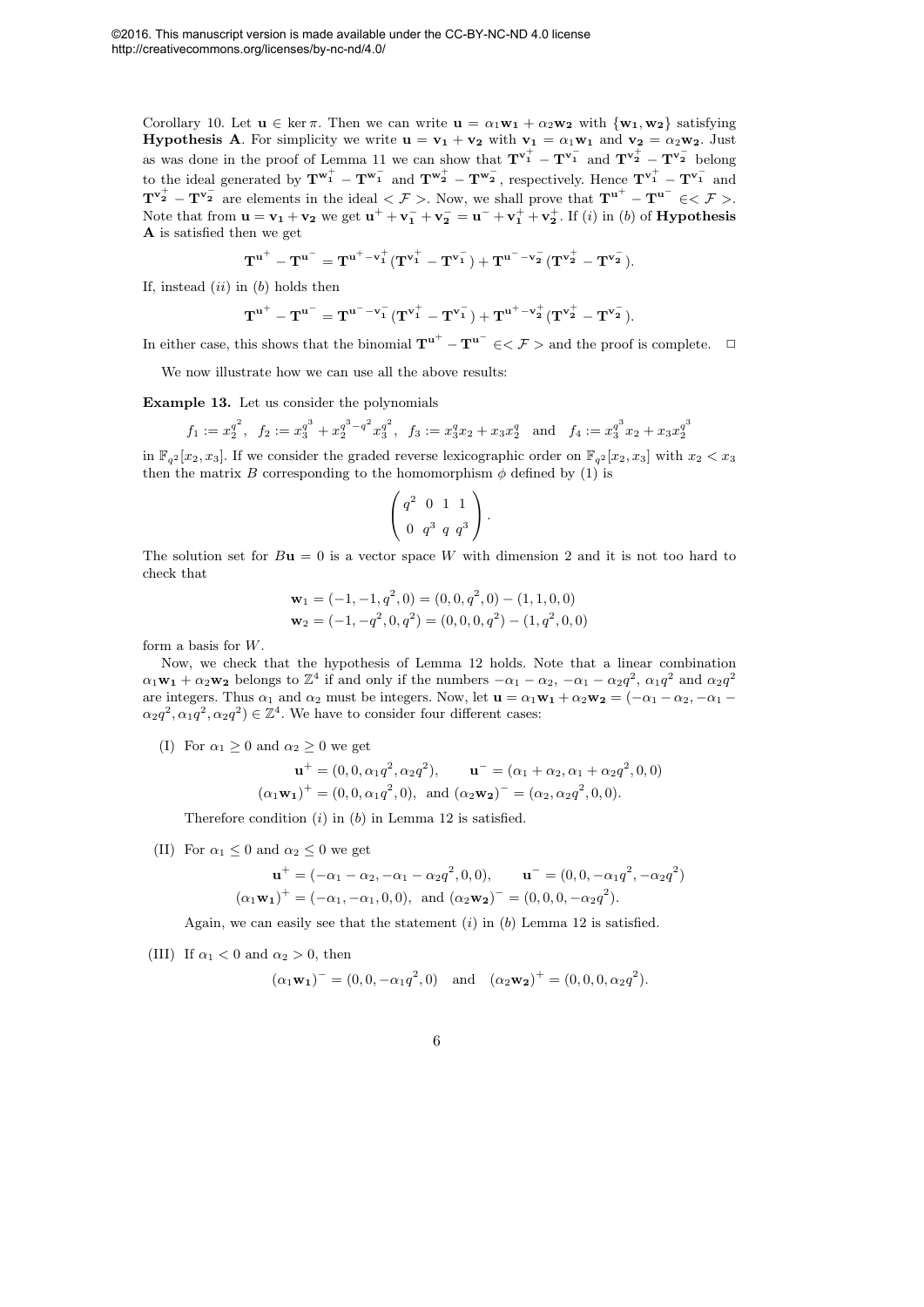In this case, while determining  $\mathbf{u}^+ - (\alpha_2 \mathbf{w_2})^+$  and  $\mathbf{u}^- - (\alpha_1 \mathbf{w_1})^-$ , only  $u_4^+$  and  $u_3^-$  of  $\mathbf{u}^+$ and  $\mathbf{u}^-$  are changed. Since  $u_4^+ = \alpha_2 q^2$  and  $u_3^- = -\alpha_1 q^2$ , it follows that condition (*ii*) in (b) Lemma 12 holds.

(IV) Finally, if  $\alpha_1 > 0$  and  $\alpha_2 < 0$ , then

 $(\alpha_1 \mathbf{w_1})^+ = (0, 0, \alpha_1 q^2, 0)$  and  $(\alpha_2 \mathbf{w_2})^- = (0, 0, 0, -\alpha_2 q^2).$ 

Now, since  $u_3^+ = \alpha_1 q^2$  and  $u_4^- = -\alpha_2 q^2$ , it follows that condition (i) in (b) Lemma 12 holds.

According to Lemma 12,  $g_1(t_1, t_2, t_3, t_4) = t_3^q - t_1 t_2$  and  $g_2(t_1, t_2, t_3, t_4) = t_4^q - t_1 t_2^q$  generate the kernel of  $\phi$  as an ideal.

We finish this section with a lemma which plays an important role in our proofs. It can be seen as a summary of the discussion made in (Campbell and Wehlau, 2011, page 183).

**Lemma 14.** *Let*  $\{x_1, f_2, \ldots, f_m\}$  *be a homogeneous SAGBI basis for a graded subalgebra* A ⊂  $\mathbb{F}[x_1, \ldots, x_n]$  *using the graded reverse lexicographic order with*  $x_n > \ldots > x_1$ . If, for all  $i > 1$ ,  $x_1$  does not divide  $LM(f_i)$ , then the ideal  $(x_1)_A$  of A generated by  $x_1$  is prime.

*Proof.* Let  $f, g \in A$  such that  $fg \in (x_1)_A$ . Since  $x_1$  generates a prime ideal in  $\mathbb{F}[x_1, \ldots, x_n]$ , we can assume without loss of generality that  $g = x_1g_1$  with  $g_1 \in \mathbb{F}[x_1, \ldots, x_n]$ . This means that  $x_1$ divides all monomials of g. Hence, at every stage in the subduction of g over  $\{x_1, f_2, \ldots, f_m\}$ ,  $x_1$ will be a factor. Since  $x_1$  does not divide  $LM(f_i)$  for all  $i > 1$  and  $\{x_1, f_2, \ldots, f_m\}$  is a  $SAGBI$ basis for A, we can write g as  $x_1g'$  with  $g' \in A$ . Thus  $g \in (x_1)_A$  and this completes the proof.  $\Box$ 

#### 3. Invariant Rings

Throughout this section we will always consider the graded reverse lexicographic order on  $\mathbb{F}[x_1,\ldots,x_n]$  with  $x_1 < x_2 < \cdots < x_n$ , where n will be 3 or 4. Therefore if  $m_1 = x_1^{a_1}x_2^{a_2}\cdots x_n^{a_n}$ and  $m_2 = x_1^{b_1} x_2^{b_2} \cdots x_n^{b_n}$  are two distinct monomials,  $m_1 <_{grevlex} m_2$  if and only if  $a_1 + \cdots + a_n <$  $b_1 + \cdots + b_n$  or  $a_1 + \cdots + a_n = b_1 + \cdots + b_n$  and  $a_i > b_i$  for the smallest i with  $a_i \neq b_i$ . We proceed in the following way:

1. we take a finite list of invariant polynomials and then we establish some relations between them. This list will always contain the generators for the invariant field. Now, using the relations we construct an invariant polynomial  $\Theta$ , whose leading monomial has the form  $x_n^{d_n}$ .

2. we consider the algebra A generated by some of the polynomials in the list and  $\Theta$  and show that  $A$  is the invariant ring by proving that:

- (i) A contains a homogeneous system of parameters;
- (ii) the fraction field of  $A$  is the invariant field;
- (iii) A is integrally closed in its field of fractions.

When constructing the relations between the generators of the invariant rings, we use the endomorphism  $\psi_1$  of  $\mathbb{F}[x_1,\ldots,x_n]$  defined by  $\psi_1(x_i)=x_i^r-x_1^{r-1}x_i$ , where r is the number of elements of the field F. Note that  $\psi_1(x_1) = 0$  and  $\psi_1(x_2) = x_2^r - x_1^{r-1}x_2$  is the orbit product of  $x_2$  under the action of the group, of lower triangular matrices with ones along the diagonal,  $U(n, \mathbb{F}).$ 

When working with finite unitary groups over the field  $\mathbb{F}_{q^2}$  we need the Frobenius map, which will be the equivalent to the complex conjugation when we consider unitary groups over the complex numbers. By considering  $\mathbb{F}_{q^2}$  as an algebraic extension of  $\mathbb{F}_q$  in degree 2, we define

7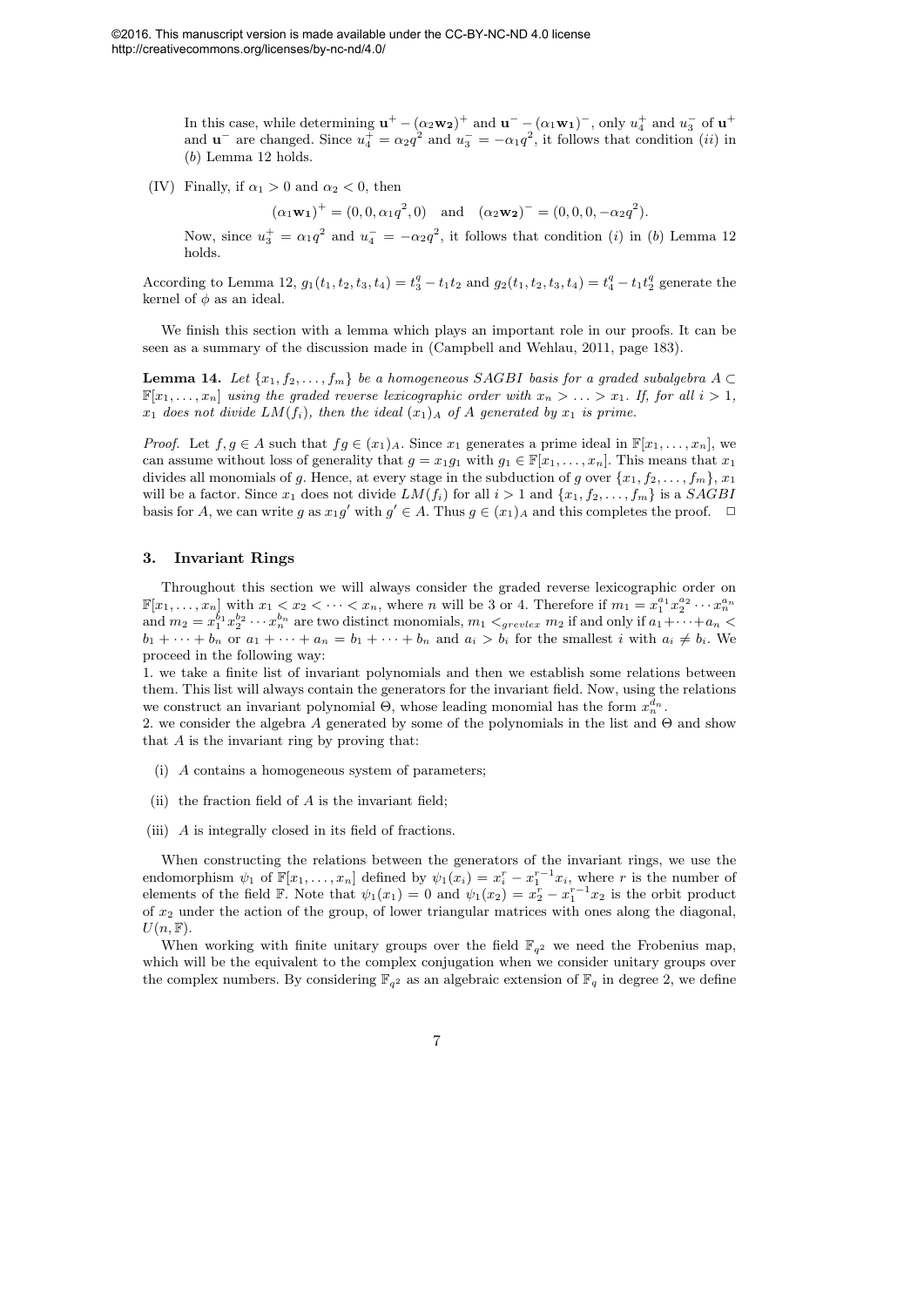the Fobenius map  $\phi: \mathbb{F}_{q^2} \longrightarrow \mathbb{F}_{q^2}$  by  $\phi(a) := a^q$ . This map is an automorphism of order 2 which leaves the elements of  $\mathbb{F}_q$  fixed. We shall write  $\bar{a}$  instead of  $a^q$ .

Let h be the form defining the finite classical group and  $J$  the  $n \times n$ -matrix such that

$$
h(v) = v^T J \overline{v} \qquad \text{for all } v \in V,
$$

with  $\overline{v} = [v_1^q v_2^q \cdots v_n^q]^T$ . All the Sylow p-groups in this section can easily be obtained by solving the matrix equation

$$
N^T J \overline{N} = J,
$$

with  $N \in U(n, \mathbb{F})$ . An explicit matrix description of the Sylow p-subgroups in the general case is given in (Ferreira and Fleischmann, 2016).

### 3.1. The Invariant Ring of a Sylow p-subgroup of  $GU(3,q^2)$

We represent by  $h_1 := x_2^{q+1} + x_3^q x_1 + x_3 x_1^q$  the form defining the unitary group  $GU(3, q^2)$ , hence an invariant polynomial. Also, we denote by G the Sylow p-subgroup of  $GU(3,q^2)$ . Its elements can be written as

$$
\begin{pmatrix} 1 & 0 & 0 \\ b & 1 & 0 \\ s & -\overline{b} & 1 \end{pmatrix}
$$

where  $s, b \in \mathbb{F}_{q^2}$  are such that  $b\overline{b} + s + \overline{s} = 0$ . Therefore, G acts on the polynomial ring  $\mathbb{F}_{q^2}[x_1, x_2, x_3]$  in the following way:

$$
x_1 \mapsto x_1, \qquad x_2 \mapsto x_2 + bx_1, \qquad x_3 \mapsto x_3 - \bar{b}x_2 + sx_1.
$$

Clearly  $x_1$  and the orbit product of  $x_2 N(x_2) = \prod_{b \in \mathbb{F}_{q^2}} (x_2 + bx_1) = x_2^{q^2} - x_1^{q^2 - 1} x_2$  are invariant polynomials. Since

$$
h_2 := x_2^{q^3+1} + x_3^{q^3} x_1 + x_3 x_1^{q^3} = \mathcal{P}^q(h_1),
$$

 $h_2$  is also invariant under the action of  $G$ .

**Lemma 15.** *The polynomials*  $x_1$ *,*  $N(x_2)$ *,*  $h_1$  *and*  $h_2$  *satisfy* 

$$
N(x_2)^{q+1} = h_1^{q^2} - x_1^{q^2-1}h_2 - x_1^{q(q^2-1)}h_1^q + x_1^{(q+1)(q^2-1)}h_1.
$$

*Proof.* A straightforward calculation shows that

$$
\psi_1(h_1) = h_1^{q^2} - x_1^{q^2 - 1}h_2 - x_1^{q(q^2 - 1)}h_1^q + x_1^{(q+1)(q^2 - 1)}h_1.
$$

Since  $\psi_1(x_1) = 0$  and  $\psi_1(x_2) = x_2^{q^2} - x_1^{q^2-1}x_2 = N(x_2)$  we obtain

$$
N(x_2)^{q+1} = h_1^{q^2} - x_1^{q^2-1}h_2 - x_1^{q(q^2-1)}h_1^q + x_1^{(q+1)(q^2-1)}h_1
$$

and the proof is completed.  $\Box$ 

**Lemma 16.** The polynomial  $h_2$  can be written as  $h_2 = h_1^{q^2-q+1} + x_1 \Theta$  where  $\Theta$  is the invariant *polynomial*

$$
\Theta := x_3^{q^3} + x_1^{q^3 - 1} x_3 - x_2^{q^3 - q} X - (x_1 X + x_2^{q+1}) \sum_{i=1}^{q-1} (-1)^i x_2^{(q^2 + q)(q - 1 - i)} x_1^{q^i - 1} X^{q^i}.
$$

*Proof.* For simplicity write  $X = x_3^q + x_1^{q-1}x_3$ . Hence  $h_1 = x_2^{q+1} + x_1X$  and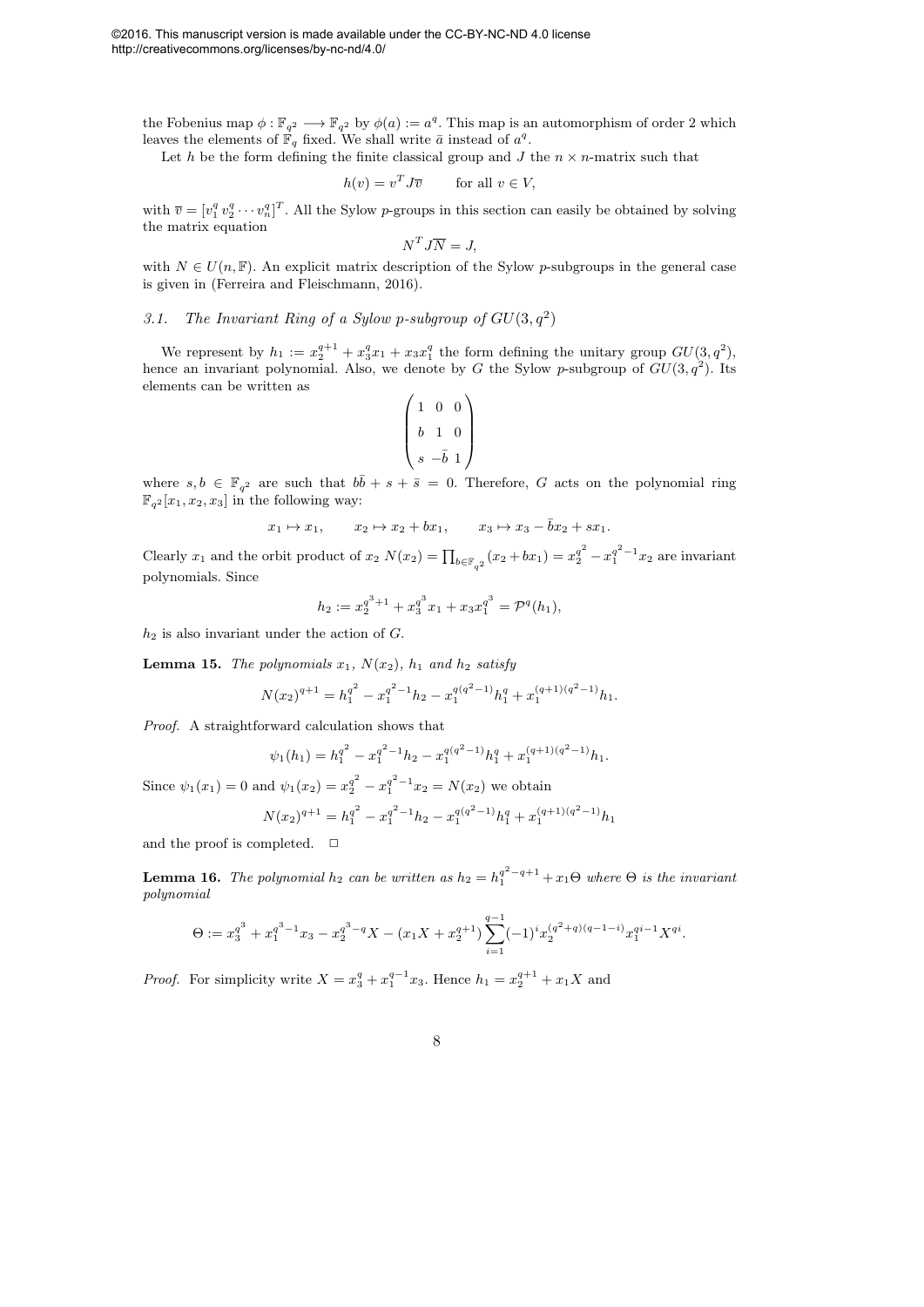©2016. This manuscript version is made available under the CC-BY-NC-ND 4.0 license http://creativecommons.org/licenses/by-nc-nd/4.0/

$$
h_1^{q^2-q+1} = (x_2^{q+1} + x_1X)^{q^2-q+1} = (x_2^{q+1} + x_1X)(x_2^{q^2+q} + x_1^qX^q)^{q-1}
$$
  
\n
$$
= (x_2^{q+1} + x_1X)\sum_{i=0}^{q-1} (-1)^i x_2^{(q^2+q)(q-1-i)} x_1^{qi} X^{qi}
$$
  
\n
$$
= (x_2^{q+1} + x_1X)\left(x_2^{q^3-q} + x_1\sum_{i=1}^{q-1} (-1)^i x_2^{(q^2+q)(q-1-i)} x_1^{qi-1} X^{qi}\right)
$$
  
\n
$$
= x_2^{q^3+1} + x_1\left(x_2^{q^3-q} X + (x_1X + x_2^{q+1})\sum_{i=1}^{q-1} (-1)^i x_2^{(q^2+q)(q-1-i)} x_1^{q(i-1)} X^{qi}\right).
$$

Hence  $h_2 - h_1^{q^2 - q + 1} = x_1 \Theta$  where

$$
\Theta := x_3^{q^3} + x_1^{q^3 - 1} x_3 - x_2^{q^3 - q} X - (x_1 X + x_2^{q+1}) \sum_{i=1}^{q-1} (-1)^i x_2^{(q^2 + q)(q - 1 - i)} x_1^{q^i - 1} X^{qi}.
$$

Since  $x_1$ ,  $h_1$  and  $h_2$  are invariant, the polynomial  $\Theta$  is also invariant.  $\Box$ 

Let A denote the  $\mathbb{F}_{q^2}$ -algebra generated by  $x_1$ ,  $N(x_2)$ ,  $h_1$  and  $\Theta$ , i.e.,

$$
A = \mathbb{F}_{q^2}[x_1, N(x_2), h_1, \Theta].
$$

Obviously,  $A \subseteq \mathbb{F}_{q^2}[x_1, x_2, x_3]^G$ . Our goal is to prove that A is equal to  $\mathbb{F}_{q^2}[x_1, x_2, x_3]^G$ .

Lemma 17. *The following relation*

$$
h_1^{q^2} - N(x_2)^{q+1} - x_1^{q^2 - 1} h_1^{q^2 - q + 1} - x_1^{q^2} \Theta - x_1^{q(q^2 - 1)} h_1^q + x_1^{(q+1)(q^2 - 1)} h_1 = 0
$$
 (2)

*is a subduction of*  $h_1^{q^2} - N(x_2)^{q+1}$  *over*  $\{x_1, N(x_2), h_1, \Theta\}.$ *Furthermore,*  $\{x_1, N(x_2), h_1, \Theta\}$  *is a SAGBI basis for A.* 

*Proof.* According to Lemma 16,  $h_2 = h_1^{q^2 - q + 1} + x_1 \Theta$ . Thus if in Lemma 15 we substitute  $h_2$  by  $h_1^{q^2-q+1}+x_1\Theta$ , then we get the relation in the lemma. The relation (2) is in fact a subduction of  $h_1^{q^2} - N(x_2)^{q+1}$  over  $\{x_1, N(x_2), h_1, \Theta\}.$ 

We keep the notation of Section 2. It is not hard to check that

$$
LM(N(x_2)) = x_2^{q^2}
$$
,  $LM(h_1) = x_2^{q+1}$ , and  $LM(\Theta) = x_3^{q^3}$ 

and therefore the matrix B corresponding to the homomorphism  $\phi$  is

$$
\left(\begin{array}{rrr}1 & 0 & 0 & 0 \\ 0 & q^2 & q+1 & 0 \\ 0 & 0 & 0 & q^3\end{array}\right).
$$

The solution set for  $B\mathbf{u} = 0$  is a vector space W with dimension 1 and it is easy to check that

$$
\mathbf{w} = (0, -q - 1, q^2, 0) = (0, 0, q^2, 0) - (0, q + 1, 0, 0)
$$

is a basis for W. Now,  $\alpha \mathbf{w} \in \mathbb{Z}^4$  if and only if  $-\alpha q - \alpha$  and  $\alpha q^2$  are integers. This can only happen when  $\alpha \in \mathbb{Z}$ . Hence according to Lemma 11

$$
\mathbf{T}^{\mathbf{w}^+} - \mathbf{T}^{\mathbf{w}^-} = t_3^{q^2} - t_2^{q+1} =: g(t_1, t_2, t_3, t_4)
$$

generates the kernel of  $\phi$ . We have seen that  $g(x_1, N(x_2), h_1, \Theta) = h_1^{q^2} - N(x_2)^{q+1}$  has a subduction over  $\{x_1, N(x_2), h_1, \Theta\}$  that terminates at zero. Thus it follows from Theorem 6 that  ${x_1, N(x_2), h_1, \Theta}$  is a *SAGBI* basis for A.  $\Box$ 

9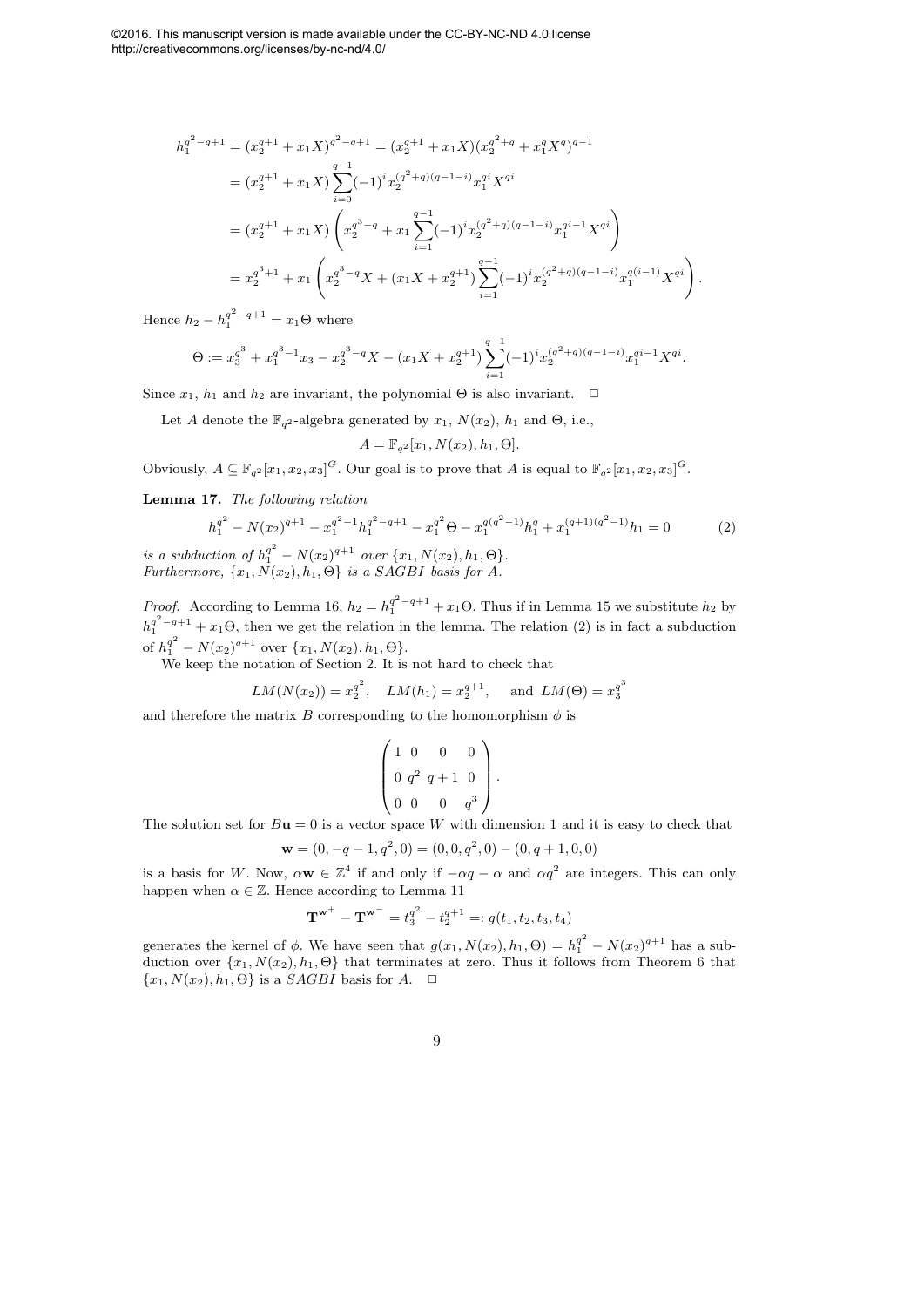**Theorem 18.** The invariant ring for the Sylow p-subgroup  $G$  of  $GU(3,q^2)$  is generated by  $x_1, N(x_2), h_1$  and  $\Theta$ , *i.e.*,  $\mathbb{F}_{q^2}[x_1, x_2, x_3]^G = \mathbb{F}_{q^2}[x_1, N(x_2), h_1, \Theta]$ , *Furthermore, the generators satisfy (2).*

*Proof.* Applying (Campbell and Wehlau, 2011, Lemma 2.6.3) we see that  $\{x_1, N(x_2), h_1, \Theta\}$  contains a homogeneous system of parameters for  $\mathbb{F}_{q^2}[x_1, x_2, x_3]^G$ , namely  $\{x_1, N(x_2), \Theta\}$ . Hence,  $\mathbb{F}_{q^2}[x_1, x_2, x_3]$  is integral over A. From Theorem 2 we get  $\mathbb{F}_{q^2}(x_1, x_2, x_3)^G = \mathbb{F}_{q^2}(x_1, N(x_2), h_1)$ . Since  $\mathbb{F}_{q^2}(x_1, N(x_2), h_1) \subset \text{Quot}(A) \subset \mathbb{F}_{q^2}(x_1, x_2, x_3)^G$ , we conclude that A and  $\mathbb{F}_{q^2}[x_1, x_2, x_3]^G$ have the same fraction field. Now, it remains to prove that A is integrally closed. Since  $x_1$  is invertible in  $A[x_1^{-1}]$ , from (2) we get  $\Theta \in \mathbb{F}_{q^2}[x_1, N(x_2), h_1][x_1^{-1}]$ . Hence

$$
A[x_1^{-1}] = \mathbb{F}_{q^2}[x_1, N(x_2), h_1][x_1^{-1}]
$$

which is a localisation of a polynomial ring and therefore it is a Unique Factorisation Domain. From Lemmas 17 and 14 it follows that the ideal of A generated by  $x_1$  is prime. Hence A is integrally closed (see Benson, 1993, Proposition 6.3.1) and this finishes the proof.  $\Box$ 

**Remark 19.** We would like to note that  $\{x_1, N(x_2), h_1, N(x_3)\}$  also generates the invariant ring  $\mathbb{F}_{q^2}[x_1, x_2, x_3]^G$ , where  $N(x_3)$  is the orbit product of  $x_3$ . Actually it is not hard to see that  $\Theta$ is divisible by  $x_3$  and therefore by  $N(x_3)$ . Since they are monic polynomials of the same degree in  $x_3$  we conclude that  $\Theta = N(x_3)$ .

Finally, we show that the invariant ring for  $G$  is a complete intersection. It is actually an hypersurface. Consider the polynomial ring  $\mathbb{F}_{q^2}[X_1, X_2, X_3, X_4]$  and the homomorphism  $\Phi$ :  $\mathbb{F}_{q^2}[X_1, X_2, X_3, X_4] \longrightarrow A$  defined by

$$
X_1 \mapsto x_1
$$
,  $X_2 \mapsto N(x_2)$ ,  $X_3 \mapsto h_1$ ,  $X_4 \mapsto \Theta$ .

Lemma 20. *The kernel of* Φ *is generated by the polynomial*

$$
P(X_1, X_2, X_3, X_4) := -X_1^{q^2} X_4 + X_3^{q^2} - X_2^{q+1} - X_1^{q^2-1} X_3^{q^2-q+1} - X_1^{q(q^2-1)} X_3^q + X_1^{(q+1)(q^2-1)} X_3.
$$

*Moreover,* A *is a complete intersection ring.*

*Proof.* It follows from (2) that  $P(X_1, X_2, X_3, X_4)$  belongs to the kernel of  $\Phi$ . Note that the polynomial  $P(X_1, X_2, X_3, X_4)$  is linear in  $X_4$  and  $X_1$  is the only irreducible dividing the coefficient of  $X_4$ . Since  $X_1$  does not divide the  $X_4$ -constant term, we conclude that  $P(X_1, X_2, X_3, X_4)$  is irreducible in  $\mathbb{F}_{q^2}[X_1, X_2, X_3, X_4]$ . Therefore it generates a prime ideal. Now, the Krull dimension of A is 3 (see Smith, 1995, Corollary 5.3.5). Since  $\mathbb{F}_{q^2}[X_1, X_2, X_3, X_4]/\ker \Phi \simeq A$ , the kernel of  $\Phi$  will be a prime ideal with height 1. Hence it is generated by  $P(X_1, X_2, X_3, X_4)$  and therefore  $A$  is a complete intersection ring.  $\Box$ 

### 3.2. The Invariant Ring of a Sylow p-subgroup of  $GU(4,q^2)$

We represent by  $h_1 := x_3^q x_2 + x_3 x_2^q + x_4^q x_1 + x_4 x_1^q$  the form defining the unitary group  $GU(4, q^2)$ . Let G be the Sylow p-subgroup of  $GU(4, q^2)$ . Its elements can be written as

$$
\begin{pmatrix} 1 & 0 & 0 & 0 \ b_1 & 1 & 0 & 0 \ b_2 & c & 1 & 0 \ s & -\bar{b}_1c - \bar{b}_2 & -\bar{b}_1 & 1 \end{pmatrix}
$$

| ۰. |
|----|
| I  |
| ۰. |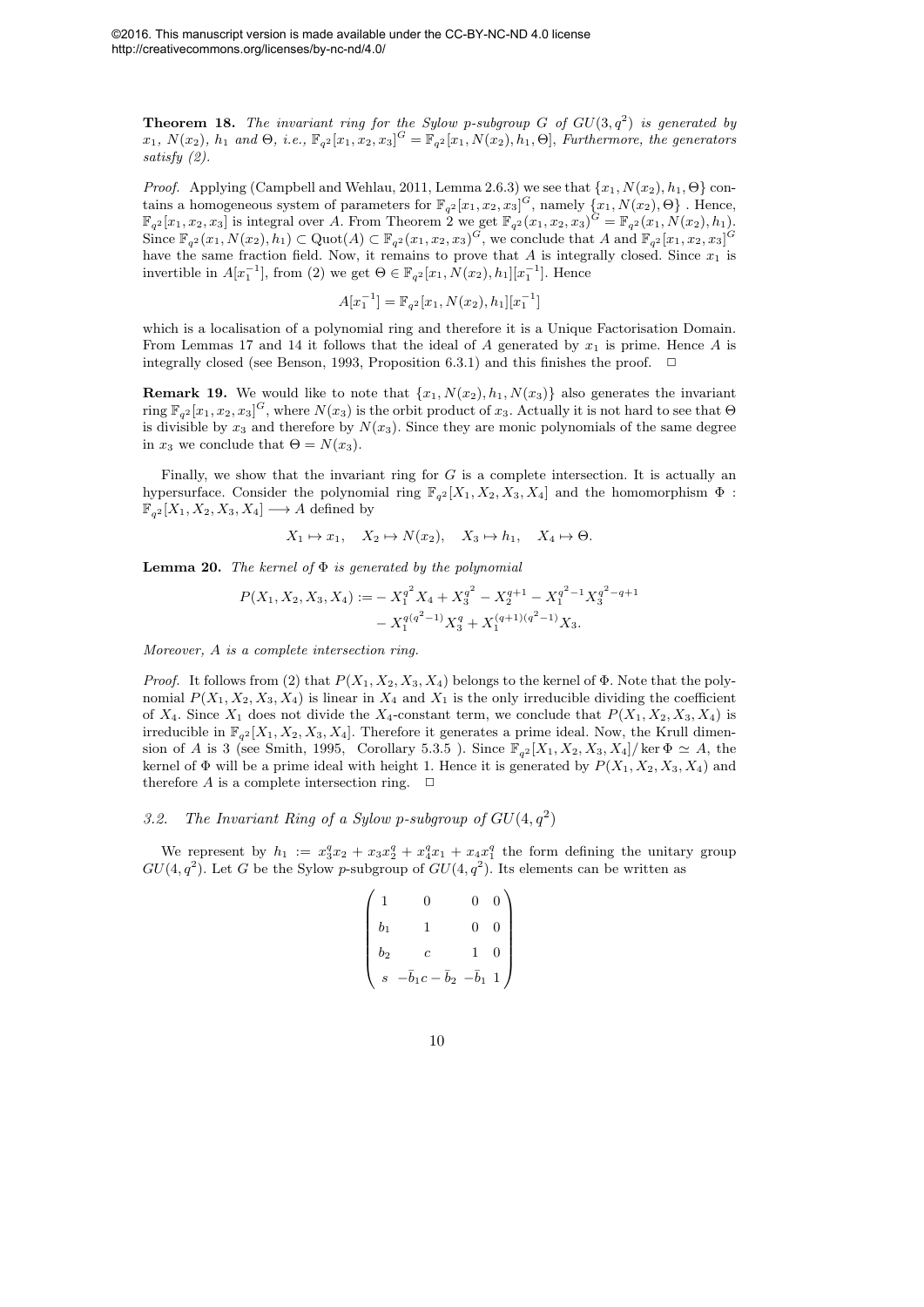where  $b_1, b_2, c, s \in \mathbb{F}_{q^2}$  such that  $c + \bar{c} = 0$  and  $s + \bar{s} = -b_1\bar{b}_2 - b_2\bar{b}_1$ . The orbit products of  $x_2$ and  $x_3$  are

$$
N(x_2) = x_2^{q^2} - x_1^{q^2 - 1} x_2,
$$
  
\n
$$
N(x_3) = (x_3^{q^2} - x_1^{q^2 - 1} x_3)^q + N(x_2)^{q-1} (x_3^{q^2} - x_1^{q^2 - 1} x_3)
$$

respectively. Since  $h_1$  is clearly an invariant, it follows that the polynomials

$$
h_2 = x_3^{q^3} x_2 + x_3 x_2^{q^3} + x_4^{q^3} x_1 + x_4 x_1^{q^3} = \mathcal{P}^q(h_1),
$$
  
\n
$$
h_3 = x_3^{q^5} x_2 + x_3 x_2^{q^5} + x_4^{q^5} x_1 + x_4 x_1^{q^5} = \mathcal{P}^{q^3}(h_2),
$$

are also invariant under the action of G.

**Lemma 21.** We have 
$$
N(x_2)N(x_3) = h_1^{q^2} - x_1^{q^2-1}h_2 - x_1^{q(q^2-1)}h_1^q + x_1^{(q+1)(q^2-1)}h_1
$$
 and  
\n
$$
N(x_2)N(x_3)^{q^2} - N(x_2)^{q^3-q^2+1}N(x_3)^q + N(x_2)^{q^3-q+1}N(x_3)
$$
\n
$$
= h_2^{q^2} - x_1^{q^2-1}h_3 - x_1^{q^3(q^2-1)}h_1^{q^2} + x_1^{(q^3+1)(q^2-1)}h_2.
$$

*Proof.* First, we note that  $\psi_1(x_2) = x_2^{q^2} - x_1^{q^2-1}x_2 = N(x_2)$  and if we consider  $X = x_3^{q^2}$  $x_1^{q^2-1}x_3$ , then  $\psi_1(x_3) = X$ . Therefore

$$
N(x_2)N(x_3) = N(x_2)(X^q + N(x_2)^{q-1}X) = N(x_2)X^q + N(x_2)^qX
$$
  
=  $\psi_1(x_3)^q \psi_1(x_2) + \psi_1(x_3)\psi_1(x_2)^q = \psi_1(h_1).$ 

It can easily be checked that

$$
\psi_1(h_1) = h_1^{q^2} - x_1^{q^2 - 1} h_2 - x_1^{q(q^2 - 1)} h_1^q + x_1^{(q+1)(q^2 - 1)} h_1.
$$

Finally, we have

$$
N(x_2)N(x_3)^{q^2} - N(x_2)^{q^3 - q^2 + 1}N(x_3)^{q} + N(x_2)^{q^3 - q + 1}N(x_3) =
$$
  

$$
N(x_2)X^{q^3} + N(x_2)^{q^3}X = \psi_1(h_2).
$$

Now, an easy calculation shows that

$$
\psi_1(h_2) = h_2^{q^2} - x_1^{q^2 - 1}h_3 - x_1^{q^3(q^2 - 1)}h_1^{q^2} + x_1^{(q^3 + 1)(q^2 - 1)}h_2.
$$

 $\Box$ 

If we consider the modulo  $x_1$  reductions of  $N(x_2)$ ,  $N(x_3)$ ,  $h_1$ ,  $h_2$  and  $h_3$ , then we obtain polynomials

$$
f_1 := x_2^{q^2}, f_2 := x_3^{q^3} + x_2^{q^3 - q^2} x_3^{q^2}, f_3 := x_3^q x_2 + x_3 x_2^q
$$
  

$$
f_4 := x_3^{q^3} x_2 + x_3 x_2^{q^3}
$$
 and 
$$
f_5 := x_3^{q^5} x_2 + x_3 x_2^{q^5}.
$$

We consider the graded reverse lexicographic order on  $\mathbb{F}_{q^2}[x_2, x_3]$  with  $x_2 < x_3$ .

**Lemma 22.** *The set*  $\{f_1, f_2, f_3, f_4\}$  *is a SAGBI basis for*  $\mathbb{F}_{q^2}[f_1, f_2, f_3, f_4]$  *and the polynomial*  $f_5$  *has a subduction over*  $\{f_1, f_2, f_3, f_4\}$  *that terminates at zero.* 

*Proof.* Let A' denote the algebra  $\mathbb{F}_{q^2}[f_1, f_2, f_3, f_4]$  and  $C = \{f_1, f_2, f_3, f_4\}.$ We proceed as in Lemma 17 to show that C is a  $SAGBI$  basis for A'. Here the matrix B is

$$
\left(\begin{array}{ccc}q^2&0&1&1\\0&q^3&q&q^3\end{array}\right)
$$

11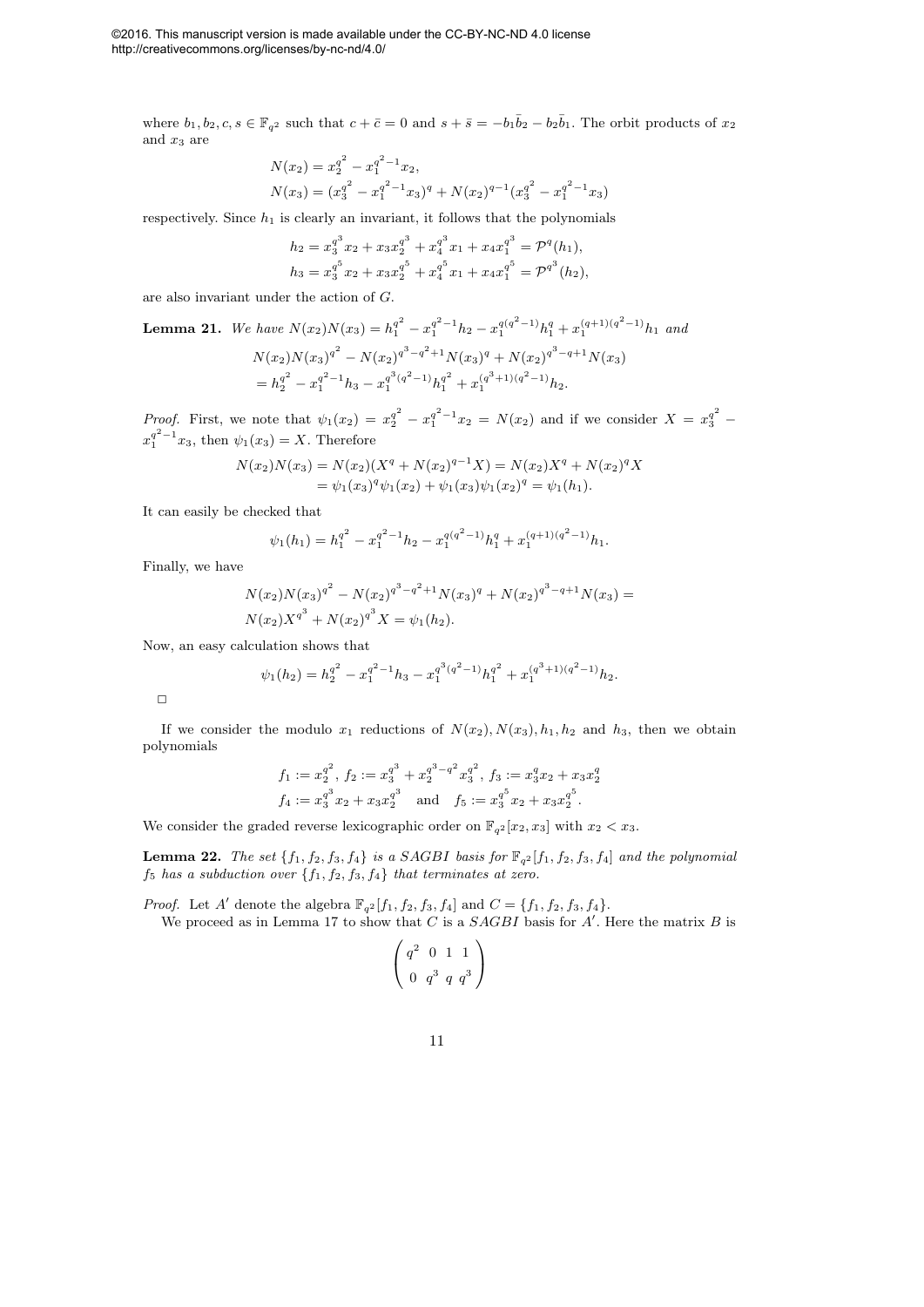©2016. This manuscript version is made available under the CC-BY-NC-ND 4.0 license http://creativecommons.org/licenses/by-nc-nd/4.0/

and in Example 13 we proved that

$$
g_1(t_1, t_2, t_3, t_4) = t_3^{q^2} - t_1 t_2
$$
 and  $g_2(t_1, t_2, t_3, t_4) = t_4^{q^2} - t_1 t_2^{q^2}$ 

generate the ker  $\phi$ . It follows from Lemma 21 that

$$
f_3^{q^2} - f_1 f_2 = 0
$$
  
\n
$$
f_4^{q^2} - f_1 f_2^{q^2} - f_1^{q^3 - q^2 + 1} f_2^q + f_1^{q^3 - q + 1} f_2 = 0.
$$
\n(3)

$$
f_4^q - f_1 f_2^q - f_1^{q^2 - q + 1} f_2^q + f_1^{q^2 - q + 1} f_2 = 0.
$$
 (4)  
to see that (3) and (4) are a subduction over C of  $g_1(f_1, f_2, f_2, f_3)$  and  $g_2(f_1, f_2, f_2, f_4)$ 

It is not hard to see that (3) and (4) are a subduction over C of  $g_1(f_1, f_2, f_3, f_4)$  and  $g_2(f_1, f_2, f_3, f_4)$ , respectively. Hence C is a  $SAGBI$  basis for  $A'$ .

Finally, we show that  $f_5 \in A'$  and from this, we conclude that the polynomial  $f_5$  has a subduction over  $\{f_1, f_2, f_3, f_4\}$  terminating at zero. A straightforward calculation shows that

$$
\begin{pmatrix} f_3 & f_3^q \ f_4 & f_3^{q^2} \ f_5 & f_4^{q^2} \end{pmatrix} = \begin{pmatrix} x_3^q & x_2^q \ x_3^q & x_2^q \ x_3^q & x_2^q \end{pmatrix} \begin{pmatrix} x_2 & x_2^{q^2} \ x_3 & x_3^q \end{pmatrix}.
$$

Thus if we take

$$
f := f_3^{q^2+1} - f_4 f_3^q = \begin{vmatrix} x_3^q & x_2^q \\ x_3^q & x_2^q \end{vmatrix} \begin{vmatrix} x_2 & x_2^{q^2} \\ x_3 & x_3^{q^2} \end{vmatrix} = - \begin{vmatrix} x_2 & x_2^{q^2} \\ x_3 & x_3^{q^2} \end{vmatrix}^{q+1}
$$

and

$$
g := f_4^{q^2+1} - f_3^{q^2} f_5 = \begin{vmatrix} x_3^{q^3} & x_2^{q^3} \\ x_3^{q^5} & x_2^{q^5} \end{vmatrix} \begin{vmatrix} x_2 & x_2^{q^2} \\ x_3 & x_3^{q^2} \end{vmatrix} = - \begin{vmatrix} x_2 & x_2^{q^2} \\ x_3 & x_3^{q^2} \end{vmatrix}^{q^3+1}
$$

we obtain  $0 = f^{q^2-q+1} - g$ . Therefore  $f_3^{q^2}$  $f_3^{q^2} f_5 = f_4^{q^2+1} - f_3^{q^3-q^2+q} (f_3^{q^2-q+1} - f_4)^{q^2-q+1}$ . From (3) and (4) we conclude that  $f_4^{q^2}$  $f_4^{q^2}$  is divisible by  $f_3^{q^2}$  $3^{q^2}$ . Hence  $f_5 \in A'$  and this finishes the proof.  $\Box$ 

It follows from the previous Lemma that there exists a subduction of  $f_5$  over  $\{f_1, f_2, f_3, f_4\}$ , i.e., a polynomial  $P(X_1, X_2, X_3, X_4)$  such that  $f_5 = P(f_1, f_2, f_3, f_4)$ .

Note that  $h_1 = f_3 + x_1(x_4^q + x_1^{q-1}x_4)$  and  $h_2 = f_4 + x_1(x_4^{q^3} + x_1^{q^3-1}x_4)$ . Since the variable  $x_4$ does not appear in  $N(x_2)$  and  $N(x_3)$  we can conclude that the monomial  $x_1x_4^{q^5}$  will not occur in  $P(N(x_2), N(x_3), h_1, h_2)$ . Hence we get

$$
h_3 = f_5 + x_1(x_4^{q^5} + x_1^{q^5-1}x_4) = P(N(x_2), N(x_3), h_1, h_2) + x_1 \Theta,
$$

with  $\Theta := x_4^{q^5} + x_1^{q^{5}-1}x_4 + \cdots$  an invariant polynomial under the action of G. Let A be the  $\mathbb{F}_{q^2}$ -algebra generated by the polynomials  $x_1$ ,  $N(x_2)$ ,  $N(x_3)$ ,  $h_1$ ,  $h_2$  and  $\Theta$ . We shall prove that A is the invariant ring for the Sylow p-subgroup of  $GU(4, q^2)$ .

Lemma 23. *The following relations*

$$
h_1^{q^2} - N(x_2)N(x_3) - x_1^{q^2 - 1}h_2 - x_1^{q(q^2 - 1)}h_1^q + x_1^{(q+1)(q^2 - 1)}h_1 = 0
$$
\n<sup>(5)</sup>

*and*

$$
h_2^{q^2} - N(x_2)N(x_3)^{q^2} + N(x_2)^{q^3 - q^2 + 1}N(x_3)^q - N(x_2)^{q^3 - q + 1}N(x_3)
$$
\n
$$
- x_1^{q^2 - 1}P(N(x_2), N(x_3), h_1, h_2) - x_1^{q^2} \Theta - x_1^{q^3(q^2 - 1)}h_1^{q^2} + x_1^{(q^3 + 1)(q^2 - 1)}h_2 = 0
$$
\n
$$
(6)
$$

*are a subduction over*  $\{x_1, N(x_2), N(x_3), h_1, h_2, \Theta\}$  *of*  $h_1^{q^2} - N(x_2)N(x_3)$  *and*  $h_2^{q^2} - N(x_2)N(x_3)^{q^2}$ , respectively. Furthermore,  $\{x_1, N(x_2), N(x_3), h_1, h_2, \Theta\}$  is a SAGBI basis *for* A*.*

$$
^{12}
$$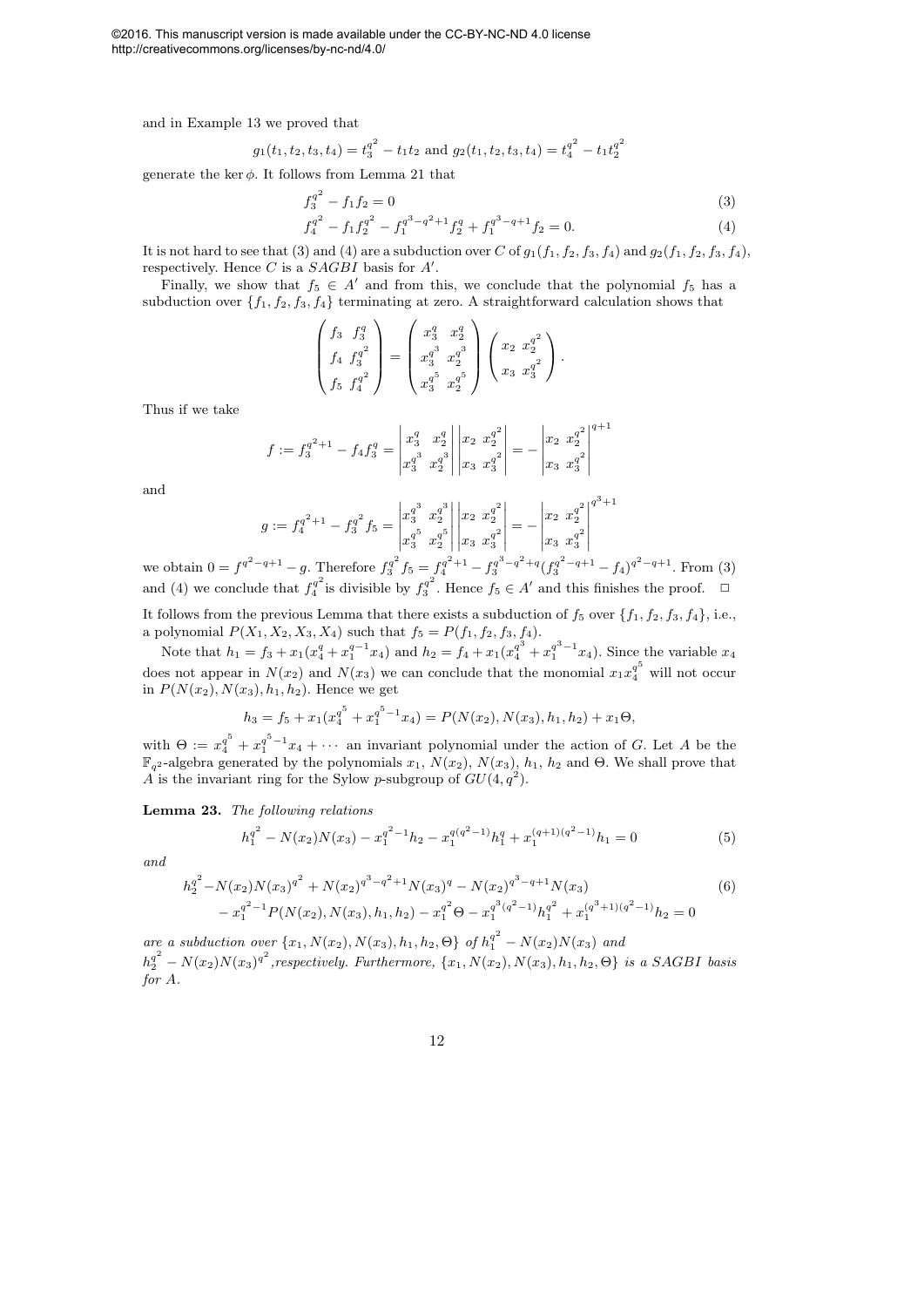*Proof.* Since  $P(f_1, f_2, f_3, f_4)$  is a subduction of  $f_5$  over  $\{f_1, f_2, f_3, f_4\}$  and  $h_3 = f_5 + x_1(x_4^{q^5} +$  $x_1^{q^5-1}x_4$  =  $P(N(x_2), N(x_3), h_1, h_2) + x_1\Theta$  we see that

$$
x_1^{q^2-1}P(N(x_2), N(x_3), h_1, h_2) + x_1^{q^2} \Theta
$$

is a subduction of  $x_1^{q^2-1}h_3$  over  $\{x_1, N(x_2), N(x_3), h_1, h_2, \Theta\}$ . Hence (5) and (6) are a subduction over  $\{x_1, N(x_2), N(x_3), h_1, h_2, \Theta\}$  of  $h_1^{q^2} - N(x_2)N(x_3)$  and  $h_2^{q^2} - N(x_2)N(x_3)^{q^2}$ , respectively. The matrix B corresponding to the homomorphism  $\phi$  in (1) is

$$
\left(\n\begin{array}{cccccc}\n1 & 0 & 0 & 0 & 0 & 0 \\
0 & q^2 & 0 & 1 & 1 & 0 \\
0 & 0 & q^3 & q & q^3 & 0 \\
0 & 0 & 0 & 0 & 0 & q^5\n\end{array}\n\right).
$$

Analogously to what was done in the proof Lemma 22, we can show that the vectors

$$
\mathbf{w}_1 = (0, -1, -1, q^2, 0, 0) = (0, 0, 0, q^2, 0, 0) - (0, 1, 1, 0, 0, 0)
$$
  

$$
\mathbf{w}_2 = (0, -1, -q^2, 0, q^2, 0) = (0, 0, 0, 0, q^2, 0) - (0, 1, q^2, 0, 0, 0)
$$

form a basis for the solution set of  $B\mathbf{u} = 0$  and that

$$
g_1(t_1, t_2, t_3, t_4, t_5, t_6) = t_4^{q^2} - t_2 t_3,
$$
  

$$
g_2(t_1, t_2, t_3, t_4, t_5, t_6) = t_5^{q^2} - t_2 t_3^{q^2}
$$

generate ker  $\phi$ . In the beginning of the proof we proved that

$$
h_1^{q^2} - N(x_2)N(x_3) = g_1(x_1, N(x_2), N(x_3), h_1, h_2, \Theta),
$$
  

$$
h_2^{q^2} - N(x_2)N(x_3)^{q^2} = g_2(x_1, N(x_2), N(x_3), h_1, h_2, \Theta)
$$

have a subduction over  $\{x_1, N(x_2), N(x_3), h_1, h_2, \Theta\}$  that terminates at zero. This finishes the proof.  $\square$ 

**Theorem 24.** The invariant ring for the Sylow p-subgroup G of  $GU(4, q^2)$  is generated by  $x_1$ , N(x2)*,* N(x3)*,* h1*,* h<sup>2</sup> *and* Θ*, i.e.,*

$$
R := \mathbb{F}_{q^2}[x_1, x_2, x_3, x_4]^G = \mathbb{F}_{q^2}[x_1, N(x_2), N(x_3), h_1, h_2, \Theta],
$$

*Furthermore, the generators satisfy the relations (5) and (6).*

*Proof.* Since  $\{x_1, N(x_2), N(x_3), \Theta\}$  is a homogeneous system of parameters for R (see Campbell and Wehlau, 2011, Lemma 2.6.3), the polynomial ring  $\mathbb{F}_{q^2}[x_1, x_2, x_3, x_4]$  is integral over A. According to Theorem 2 we have  $\mathbb{F}_{q^2}(x_1, x_2, x_3, x_4)^G = \mathbb{F}_{q^2}(x_1, N(x_2), N(x_3), h_1)$ . Since

$$
\mathbb{F}_{q^2}(x_1, N(x_2), N(x_3), h_1) \subset \mathrm{Quot}(A) \subset \mathbb{F}_{q^2}(x_1, x_2, x_3, x_4)^G,
$$

we conclude that  $Quot(A)$  is equal to  $\mathbb{F}_{q^2}(x_1, x_2, x_3, x_4)^G$ . It follows from (5) and (6) that  $h_2, \Theta \in$  $\mathbb{F}_{q^2}[x_1, N(x_2), h_1][x_1^{-1}]$ . Hence  $A[x_1^{-1}] = \mathbb{F}_{q^2}[x_1, N(x_2), N(x_3), h_1][x_1^{-1}]$  which is the localisation of a polynomial ring and therefore a Unique Factorisation Domain. Applying Lemmas 23 and 14 we conclude that the ideal of  $A$  generated by  $x_1$  is prime. Hence  $A$  is integrally closed (see Benson, 1993, Proposition 6.3.1).  $\Box$ 

**Remark 25.** Note that  $C = \{x_1, N(x_2), N(x_3), h_1, h_2, N(x_4)\}$  is also a generating set for the invariant ring  $\mathbb{F}_{q^2}[x_1, x_2, x_3, x_4]^G$ , where  $N(x_4)$  is the orbit product of  $x_4$ . In fact, it is not hard to see that  $N(x_4) \in A$  has the same leading monomial as  $\Theta$  and therefore C is a SAGBI basis for  $A = \mathbb{F}_{q^2}[x_1, x_2, x_3, x_4]^G$ . Hence C is also a generating set for A.

13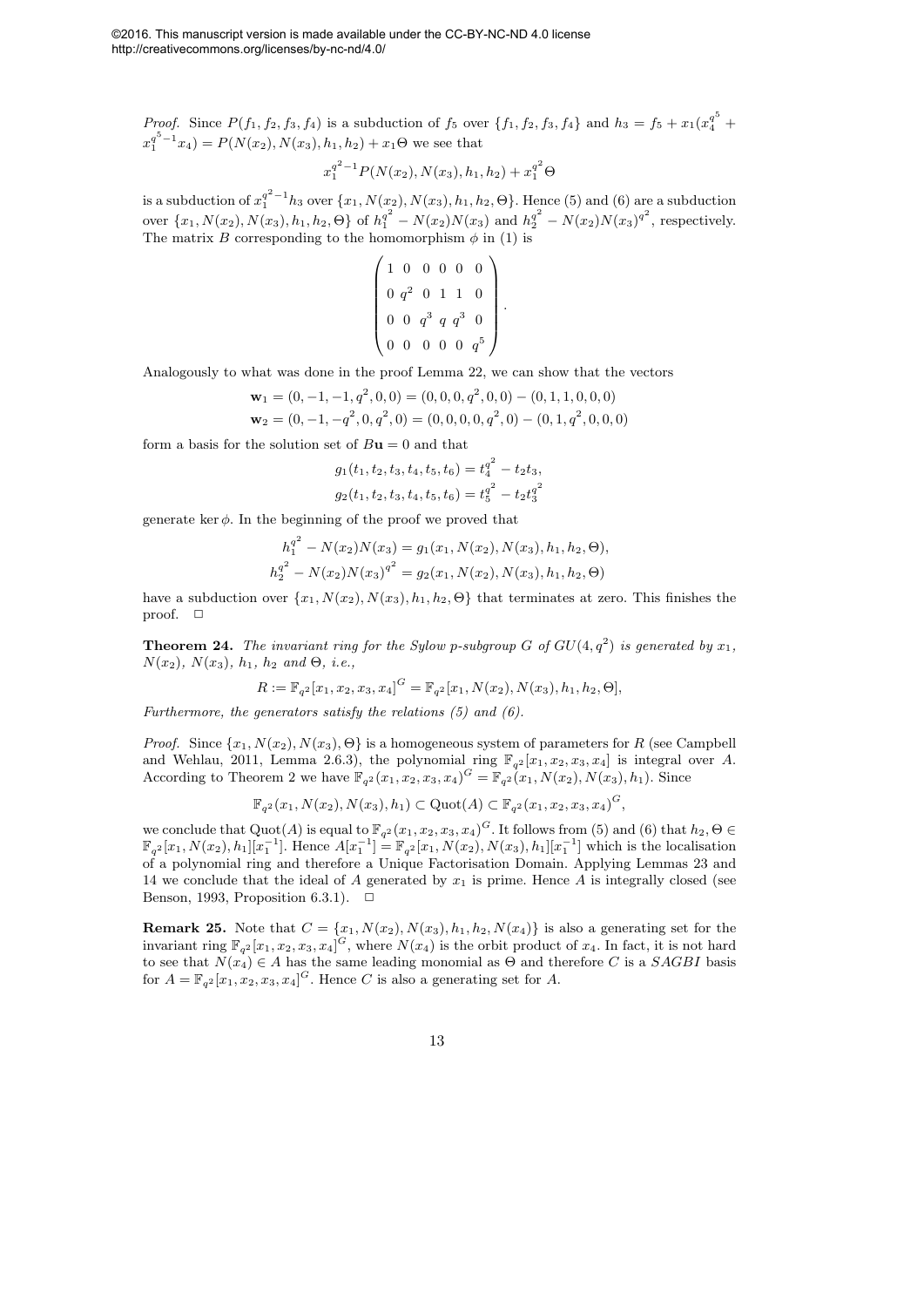©2016. This manuscript version is made available under the CC-BY-NC-ND 4.0 license http://creativecommons.org/licenses/by-nc-nd/4.0/

We finish this section by showing that the invariant ring for  $G$  is a complete intersection. Consider the ring  $\mathbb{F}_{q^2}[X_1, X_2, X_3, X_4, Z_1, Z_2]$  and the homomorphism

$$
\Phi: \mathbb{F}_{q^2}[X_1, X_2, X_3, X_4, Z_1, Z_2] \longrightarrow A
$$

defined by

$$
X_1 \mapsto x_1, X_2 \mapsto N(x_2), X_3 \mapsto N(x_3), X_4 \mapsto \Theta, Z_1 \mapsto h_1, Z_2 \mapsto h_2.
$$

Lemma 26. *The kernel of* Φ *is generated by the polynomials*

$$
P_1(X_1, X_2, X_3, X_4, Z_1, Z_2) :=
$$
  

$$
Z_1^{q^2} - X_2X_3 - X_1^{q^2 - 1}Z_2 - X_1^{q(q^2 - 1)}Z_1^q + X_1^{(q+1)(q^2 - 1)}Z_1
$$

*and*

$$
P_2(X_1, X_2, X_3, X_4, Z_1, Z_2) := Z_2^{q^2} - X_2 X_3^{q^2} + X_2^{q^3 - q^2 + 1} X_3^{q} - X_2^{q^3 - q + 1} X_3
$$
  

$$
- X_1^{q^{2}-1} P(X_2, X_3, Z_1, Z_2) - X_1^{q^2} X_4 - X_1^{q^3(q^2-1)} Z_1^{q^2} + X_1^{(q^3+1)(q^2-1)} Z_2
$$

*where the polynomial* P *is such that*  $h_3 = P(N(x_2), N(x_3), h_1, h_2) + x_1 \Theta$ . Moreover, A is a *complete intersection.*

*Proof.* Let  $R := \mathbb{F}_{q^2}[X_1, X_2, X_3, X_4, Z_1, Z_2]$ . The Krull dimension of A is 4 (see Smith, 1995, Corollary 5.3.5 ). Since  $R/\text{ker }\Phi \simeq A$ , the kernel of  $\Phi$  is a prime ideal of height 2. From (5) and (6) we see that  $P_1$  and  $P_2$  are elements in the kernel of  $\Phi$ . We shall prove that  $P_1, P_2$  is a regular sequence in R and that the ideal  $I = (P_1, P_2)$  is prime. Then it will follow that I has height 2 and therefore ker  $\Phi = I$ . Obviously  $R/(X_1)$  is an integral domain. The modulo  $X_1$  reductions of  $P_1$  and  $P_2$  are

$$
\overline{P}_1 = \overline{Z_1}^{q^2} - \overline{X}_2 \overline{X}_3
$$
 and  $\overline{P}_2 = \overline{Z_2}^{q^2} - \overline{X}_2 \overline{X_3}^{q^2} + \overline{X_2}^{q^3 - q^2 + 1} \overline{X_3}^{q} - \overline{X_2}^{q^3 - q + 1} \overline{X_3}$ ,

respectively. It is clear that  $\overline{X}_2, \overline{X}_3, \overline{X}_4, \overline{P}_1, \overline{P}_2$  is an homogeneous system of parameters of the polynomial, hence Cohen-Macaulay, ring  $R/(X_1)$  and therefore a regular sequence. Thus,  $\overline{P}_1$ ,  $\overline{P}_2$  is also regular in  $R/(X_1)$ . Hence  $X_1, P_1, P_2$  is a regular sequence in R and since they are homogeneous polynomials,  $P_1, P_2, X_1$  is also a regular sequence. Then it follows that, in particular,  $P_1, P_2$  is a regular sequence and that  $R/(P_1, P_2)$  is embedded into  $R/(P_1, P_2)[\bar{X}_1^{-1}]$ . Now, using  $P_1$  and  $P_2$  we can eliminate  $\bar{Z}_2$  and  $\bar{X}_4$ , respectively. Hence

$$
R/(P_1, P_2)[\bar{X}_1^{-1}] = \mathbb{F}_{q^2}[\bar{X}_1, \bar{X}_2, \bar{X}_3, \bar{Z}_1][\bar{X}_1^{-1}]
$$

which is of Krull dimension greater than or equal to 4 and therefore equal to 4. Therefore  $R/(P_1, P_2)[\bar{X}_1^{-1}]$  is the localisation of a polynomial ring, thus a domain. Hence  $(P_1, P_2)$  is a prime ideal and therefore  $A$  is a complete intersection.  $\Box$ 

#### 3.3. The Invariant Ring of a Sylow p-subgroup of  $Sp(4,q)$

We represent by  $h_1 := x_3^q x_2 - x_3 x_2^q + x_4^q x_1 - x_4 x_1^q$  the form invariant under the action of the symplectic group  $Sp(4,q)$ . Let G be the Sylow p-subgroup of  $Sp(4,q)$ , whose elements can be written as

$$
\begin{pmatrix}\n1 & 0 & 0 & 0 \\
b_1 & 1 & 0 & 0 \\
b_2 & c & 1 & 0 \\
s & -b_1c + b_2 & -b_1 & 1\n\end{pmatrix}
$$

14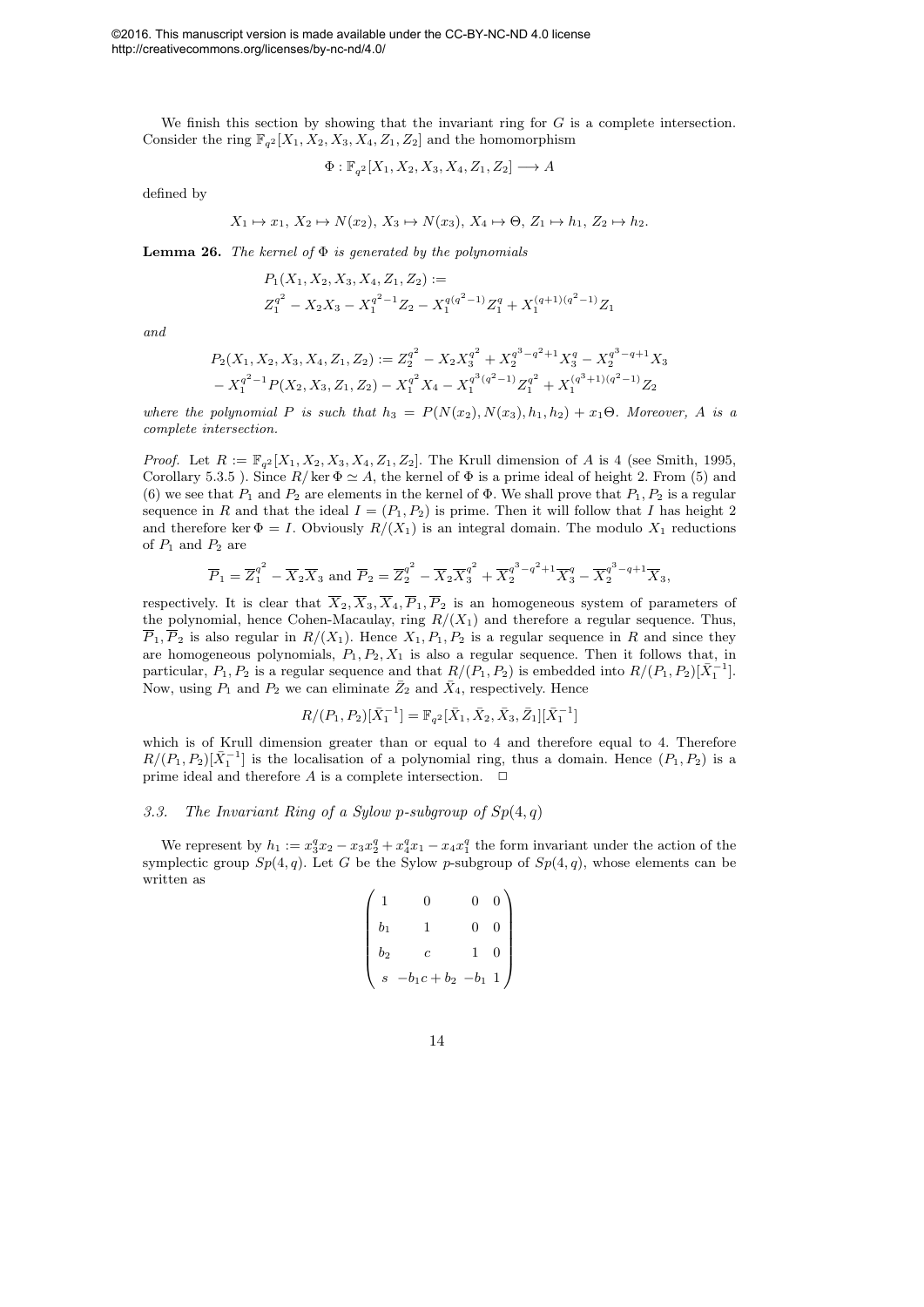with  $b_1, b_2, c, s \in \mathbb{F}_q$ . The orbit products of  $x_2$  and  $x_3$  are

$$
N(x_2) = x_2^q - x_1^{q-1} x_2,
$$
  
\n
$$
N(x_3) = (x_3^q - x_1^{q-1} x_3)^q - N(x_2)^{q-1} (x_3^q - x_1^{q-1} x_3),
$$

respectively. Since  $h_1$  is invariant, the polynomials

$$
h_2 = x_3^{q^2} x_2 - x_3 x_2^{q^2} + x_4^{q^2} x_1 - x_4 x_1^{q^2} = \mathcal{P}^q(h_1),
$$
  
\n
$$
h_3 = x_3^{q^3} x_2 - x_3 x_2^{q^3} + x_4^{q^3} x_1 - x_4 x_1^{q^3} = \mathcal{P}^{q^2}(h_2)
$$

are also invariant.

One can show that  $h_3 = P(N(x_2), N(x_3), h_1, h_2) + x_1 \Theta$ , where  $\Theta := x_4^{q^3} - x_1^{q^3 - 1} x_4 + \cdots$  is an invariant polynomial under the action of G.

**Theorem 27.** *The invariant ring for the Sylow p-subgroup*  $G$  *of*  $Sp(4,q)$  *is generated by*  $x_1$ *,*  $N(x_2)$ *,*  $N(x_3)$ *,*  $h_1$ *,*  $h_2$  *and*  $\Theta$ *, i.e.,* 

$$
\mathbb{F}_q[x_1, x_2, x_3, x_4]^G = \mathbb{F}_q[x_1, N(x_2), N(x_3), h_1, h_2, \Theta].
$$

*These generators satisfy*

$$
h_1^q - N(x_2)N(x_3) - x_1^{q-1}h_2 + x_1^{q(q-1)}h_1 = 0
$$

*and*

$$
h_2^q - N(x_2)N(x_3)^q - N(x_2)^{q^2 - q + 1}N(x_3) - x_1^{q-1}P(N(x_2), N(x_3), h_1, h_2)
$$
  

$$
- x_1^q \Theta - x_1^{q(q-1)}h_1^q + x_1^{(q^2+1)(q-1)}h_2 = 0.
$$

*Furthermore,*  $\{x_1, N(x_2), N(x_3), h_1, h_2, \Theta\}$  *is a SAGBI basis and the invariant ring is a complete intersection.*

The full details of this subsection can be found at Subsection 4.3 in (Ferreira, 2011).

## 3.4. The Invariant Ring of a Sylow p-subgroup of  $O^+(4,q)$  with q odd

Let  $h_1 := x_3x_2 + x_4x_1$  be the form defining the orthogonal group  $O^+(4, q)$  with q odd, and G be a Sylow p-subgroup of  $O^+(4,q)$  with q odd, whose elements can be written as

$$
\begin{pmatrix}\n1 & 0 & 0 & 0 \\
b_1 & 1 & 0 & 0 \\
b_2 & 0 & 1 & 0 \\
-b_1b_2 & -b_2 & -b_1 & 1\n\end{pmatrix}
$$

with  $b_1, b_2 \in \mathbb{F}_q$ . It is not hard to see that the orbit products of  $x_2$  and  $x_3$  are  $N(x_2) = x_2^q - x_1^{q-1} x_2$ and  $N(x_3) = x_3^q - x_1^{q-1}x_3$ , respectively. The polynomials

$$
h_2 = x_3^q x_2 + x_3 x_2^q + x_4^q x_1 + x_4 x_1^q = \mathcal{P}^q(h_1), \ h_3 = x_3^{q^2} x_2 + x_3 x_2^{q^2} + x_4^{q^2} x_1 + x_4 x_1^{q^2} = \mathcal{P}^{q^2}(h_2)
$$

are invariant.

**Theorem 28.** The invariant ring for the Sylow p-subgroup G of  $O^+(4,q)$  is generated by  $x_1$ ,  $N(x_2)$ *,*  $N(x_3)$ *,*  $h_1$ *,*  $h_2$  *and*  $\Theta$ *, i.e.,* 

$$
\mathbb{F}_q[x_1, x_2, x_3, x_4]^G = \mathbb{F}_q[x_1, N(x_2), N(x_3), h_1, h_2, \Theta],
$$

15